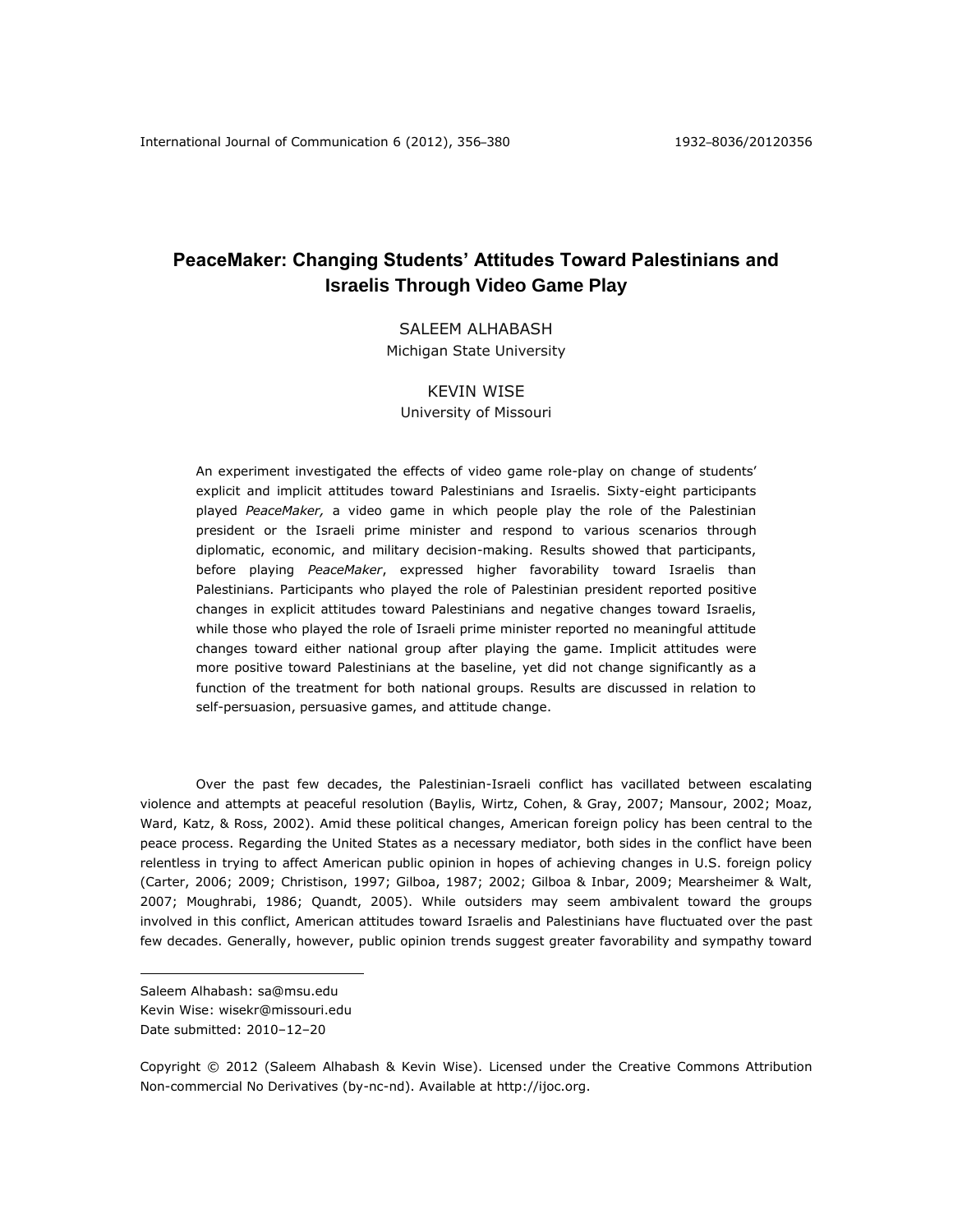Israelis over Palestinians (Bard, 1994; Krosnick & Telhami, 1995; Mayer, 2004; Phillips, Lengyel, & Saxe, 2002; Suleiman, 1984).

Rather than analyze these trends, the current study explored how new media use may lead to changes in attitudes toward foreign nations. More specifically, this study investigated the effects of playing *PeaceMaker*, a video game simulation of the Palestinian-Israeli conflict, on the change of American college students' attitudes toward Palestinians and Israelis. By categorizing *PeaceMaker* as a persuasive game (Bogost, 2006, 2007; Smith & Just, 2009), the study explored the effects of role-play (Elms, 1966; Greenwald & Albert, 1968; Janis & King, 1954; Watts, 1967) on attitude change through the process of self-persuasion (Aronson, 1999; Maio & Thomas, 2007).

The paper starts with a review and conceptualization of persuasive video games and their effects on individuals, along with a description of *PeaceMaker*. The paper then reviews existing literature on attitudes, attitude change, role-playing and self-persuasion, and then provides a review of explicit and implicit attitude measures. The fourth and fifth sections, respectively, describe the conduct and results of an experiment in which participants were randomly assigned to play the role of the Israeli prime minister or Palestinian president, where their attitudes toward both sides were measured before and after playing the video game using explicit and implicit attitude tests. The final section discusses the theoretical and practical implications of the study's findings.

# **Defining Video Games**

Currently more popular than Hollywood movies, video games have become influential tools of entertainment (Squire, 2003; Tawil-Souri, 2007). The video, computer, and online game industry is thought to be one of the last industries standing in the face of the recent recession in the United States and worldwide. Despite an 8% drop in sales from the previous year, U.S. video game sales totaled \$19.66 billion in 2009 (NDP Group, 2010a), while the use of and time spent playing video games increased by 10% in the first quarter of 2010 compared to 2009 (NDP Group, 2010b). An extreme majority of teenagers (97%), more than three-quarters of college students, and over half of adults reported playing video, computer, or online games (Lenhart, Jones, & Macgill, 2008; Pew, 2008).

When a medium becomes popular, researchers start investigating its effects. Roig and colleagues (Roig, Corneilo, Adevol, Alsin, & Pages, 2009) explain that the effects of video games can be understood through the overall framework of media practices. Along with bringing new forms of pleasure due to their distinct structural features and playability functions, Roig and colleagues argue that considering the cultural context in which video games evolve is essential to understanding their effects. The trend in studying video games' effects on individuals and society focuses on violent feelings and aggressive behavior (e.g., Anderson & Bushman, 2001; Anderson & Dill, 2000; Barlett, Rodeheffer, Baldassaro, Kinkin, & Harris, 2008; Eyal, Metzger, Lingweiler, Mahood, & Yao, 2006; Funk, Baldacci, Pasold, & Baumgardner, 2004; Smith, Lanchlan, & Tamborini, 2003; Peng, Klein, & Lee, 2006; Weber, Behr, Tamborini, Ritterfeld, & Mathiak, 2009; Williams, 2006). Conversely, the current study investigates positive rather than negative effects of video games. The focus here is on games that have been described as serious games (Michael & Chen, 2006; Wong et al., 2007), civic games (Kahn, Middaugh, & Evans,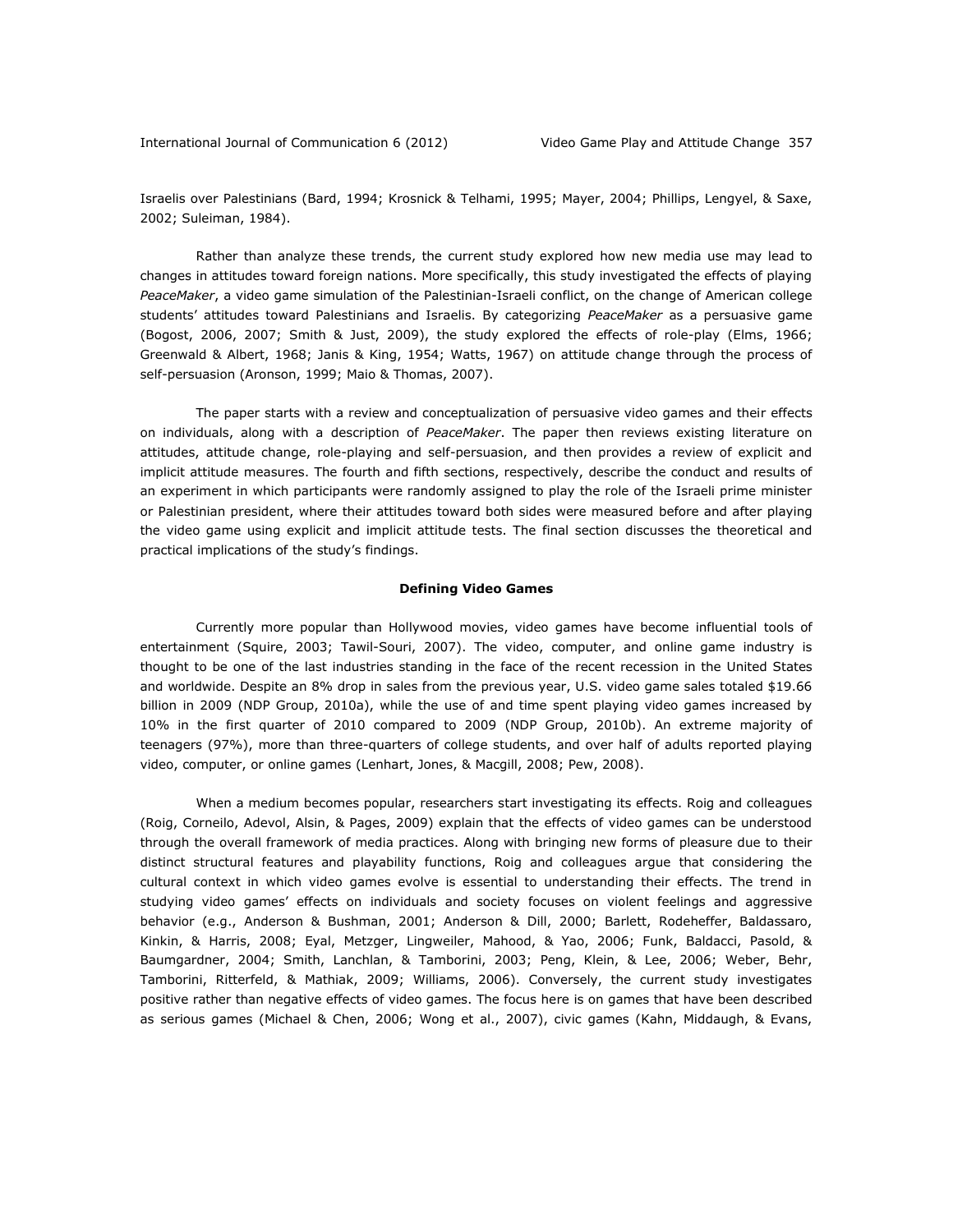2008), and persuasive games (Bogost, 2006, 2007, 2008; O'Luanaigh, 2006; Smith & Just, 2009). While these terms are often used interchangeably throughout the literature, we will refer to them here as persuasive games, based on the assumption that their goal is to facilitate change in attitudes and/or behaviors.

#### **Video Games: From Learning to Persuasion**

In addition to their popularity, video games' structural and content features may make the learning process more appealing and goal-oriented (Mitchell, 2004; Squire, 2003; Tawil-Souri, 2007; Wong et al., 2007). These qualities have also led to the use of video games for social and political reasons. The U.S. Army has been using video games to boost its recruitment numbers (Reiss, 2009), and advertisers and marketers have been integrating products and advertising messages in various gaming environments (Bailey, Wise & Bolls, 2009; Smith & Just, 2009; Wise, Bolls, Kim, Venkataraman, & Meyer, 2008). While this terminology puts vastly different games into one group, the commonality among these different types of video and computer games is their focus on persuading players.

Bogost (2006, 2007) explicates persuasive games through the lens of what he calls *procedural rhetoric*. The author argues that video games do not present direct persuasive messages to the players, but rather, provide players with an environment (a set of rules and procedures) where they become part of the persuasion process by developing the arguments in order to fulfill the game's goal(s). Peng, Klein, and Lee (2006) found support for this in a study where those who played the role of a police officer in a video game were generally more flexible in evaluating crimes committed by police officers than those committed by generic criminals.

Smith and Just (2009) agree with Bogost's claims that some sort of persuasion takes place when playing certain types of video games, yet call for a more analytical and rhetorical look at this medium. They argue that video games vary in the level of self-persuasion due to three factors: message autonomy, integration, and goal. Furthermore, the level of self-persuasion depends on the extent to which a video game contains these three factors. In the next section we describe *PeaceMaker*, the video game used in the current study, in terms of these three factors (see Figures 1A–E for screenshots as well as Illustration 1 for video trailer of *PeaceMaker*).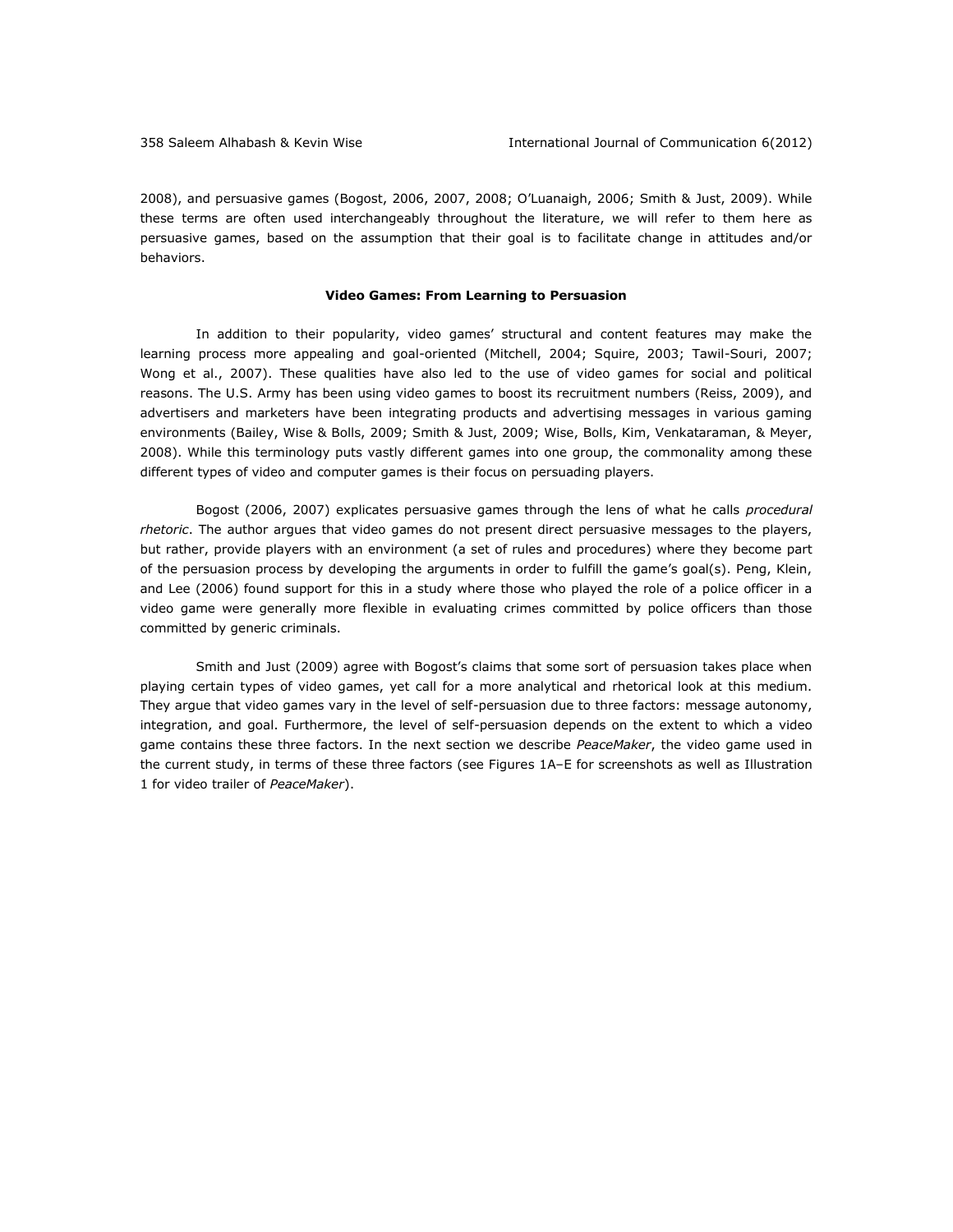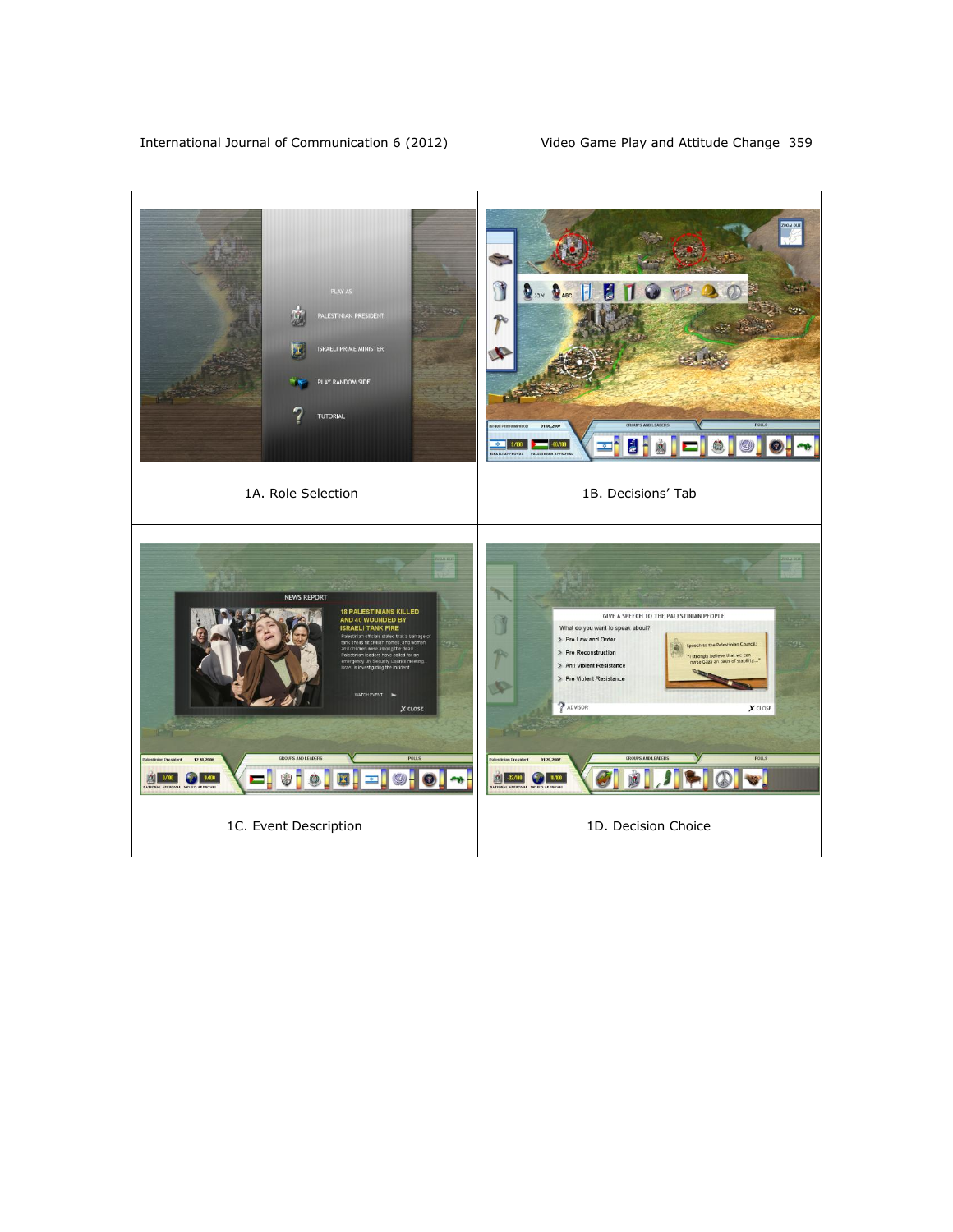

*Figures 1A -1E.* **Screenshots of** *PeaceMaker* (www.peacemakergame.com)



*Illustration 1:* **Video Trailer of** *PeaceMaker* **(**www.peacemakergame.com)

**Autonomy.** In *PeaceMaker*, players choose the nationality they wish to represent (Palestinian president or Israeli prime minister) and the violence intensity level they wish to experience during the game. Players must then make decisions in order to respond to real-life events. According to Smith and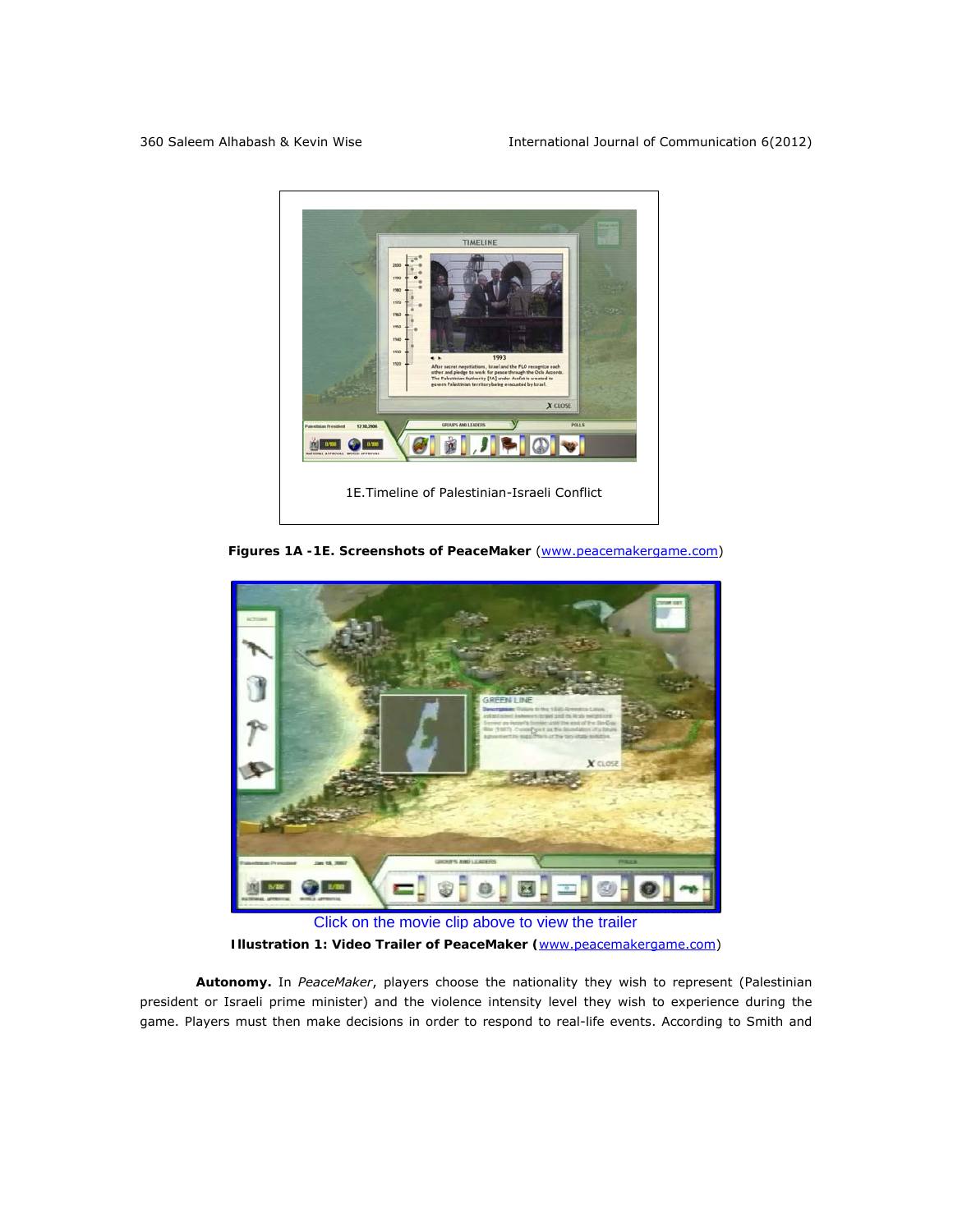Just (2009), autonomy deals with the level of explicit arguments presented within the game. While a lowautonomy game presents players with more arguments than a high-autonomy game, high-autonomy games are thought to elicit more self-deliberation, leading to greater self-persuasion. We argue that *PeaceMaker* is high on autonomy because it is based on reacting "strategically to in-game events" (Burak, Keylor, & Sweeney, 2005, p. 308), rather than evaluating or responding to persuasive arguments.

**Integration.** Integration is the extent to which an object of persuasion (i.e., a product or brand) is embedded in the game design and content. From a traditional marketing perspective, *PeaceMaker* does not have an object of persuasion per se. However, the object of the game—peaceful conflict resolution—is thoroughly embedded in all game-play aspects, which we argue makes this game an example of high integration.

**Overlap.** Finally, Smith and Just (2009) argue that the level of overlap between the game's goal and its learning goal influences the level of self-persuasion. Games with high overlap force players to elaborate on the game's learning objectives in order to win. We argue that there is a high level of overlap between the game and learning goals in *PeaceMaker*. Players in *PeaceMaker* are scored according to public approval ratings from both their own and the opposing sides. In order to win by becoming a "Nobel Prize Winner," the player needs to learn which strategies to employ to peacefully resolve the conflict. For example, if a player in the role of Israeli prime minister were employing strategies that enhance only the Israeli side and fiercely deal with Palestinians, then the resulting score would be low, as opposed to employing strategies based on an understanding of both sides' objectives.

Based on Smith and Just's discussion of autonomy, integration and goals' overlap, the current study classifies *PeaceMaker* as a persuasive video game. Next, it discusses relevant literature on attitude change, role-play, and self-persuasion to derive hypotheses about the effects of playing *PeaceMaker*.

#### **Attitude Change, Role-Play, and Self-Persuasion**

While attitude change research dates back to the early  $20<sup>th</sup>$  century, the general concept has been historically attributed to ancient Greece and the writings of Aristotle (for a complete review see Petty & Wegener, 1998; Petty, Wegener, & Fabrigar, 1997). The concept of attitudes is clearly defined by Petty and colleagues (1997, 1998) as a set of evaluations that an individual has about himself or herself, other people, objects, and issues. Unfortunately, the clarity of this conceptual definition is not matched in operational definitions of attitude formation and change. The current study focuses on role-play as a means to persuasion and attitude change. Before describing this approach to persuasion, we will provide an overview of the structure and function of attitudes.

Petty and colleagues (1997, 1998) and Maio and Haddock (2007) hold the view that, structurally, attitudes are positive and/or negative evaluations of people, objects, and issues, deriving from the understanding of human emotion and the affect system. Instead of a one-dimensional approach that views emotion on a continuum from positive to negative, the two-dimensional approach argues that positive and negative emotions are mutually exclusive, thus can be activated simultaneously (Cacioppo,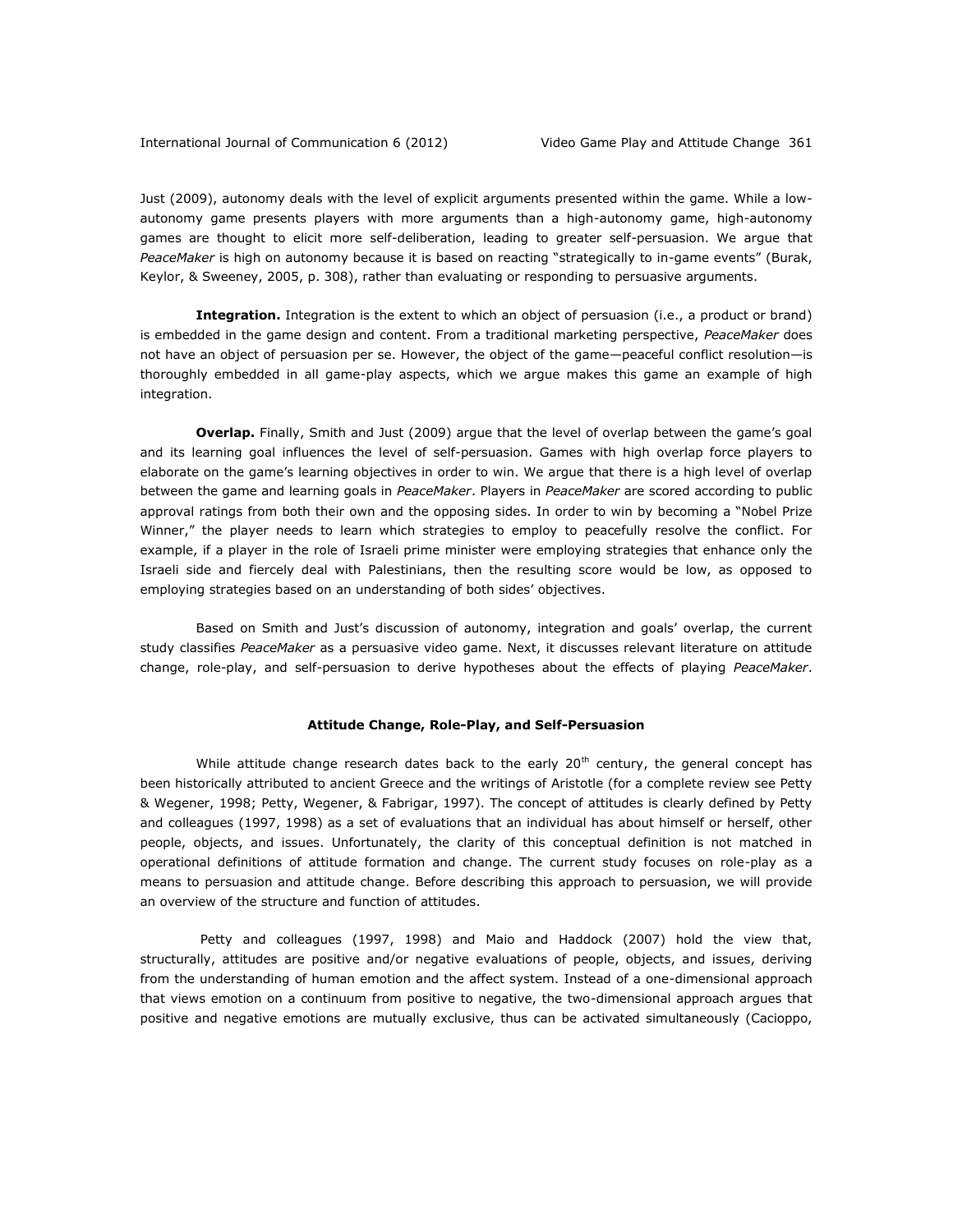Gardner, & Bernston, 1997; Thompson, Zanna, & Griffin, 1995). Maio and Haddock (2007) argue that, functionally, individuals utilize attitudes as a means of object appraisal and a way of experiencing emotion and affect. Object appraisal allows individuals to "simplify reasoning and behavior by providing guides for how to interact with (e.g., approach or avoid) an attitude object" (p. 568). As a result, experiencing attitudes is a form of affective experience in relation to the attitude object. Considering the way affect is processed in the brain, the four types of affective responses are extended to the types of attitudes: high negative and low positive (negative); high positive and low negative (positive); high negative and high positive (ambivalent); and low negative and low positive (indifferent) (Cacioppo, Gardner, & Bernston, 1997; Maio & Haddock, 2007).

The question this current study tries to answer is whether and in which direction would attitudes toward members of the two conflicting nations change as a function of role-play in *PeaceMaker*. To situate this research question theoretically, the following section focuses on role-play and the recent explications of self-persuasion.

#### *Self-Persuasion*

Petty and Wegener (1998) reviewed several role-play studies in which individuals were asked to formulate and verbalize arguments rather than being exposed to a persuasive message in a passive way. Most of these studies concluded that self-induced attitude change resulting from role-play was not only stronger than other types of direct persuasion, but also lasted for longer periods of time. Research on the interplay of role-play and attitude change started in the 1950s. Janis and King (1954) assigned students to three-member debate teams, where each participant had to improvise arguments for a certain issue and present it to the two other team members. Results showed that when doing so, participants observed greater change in their attitudes and were more confident about these attitudes than those who were passively exposed to the arguments. Similarly, Elms (1966) showed that smokers playing the role of nonsmokers with the task of persuading other smokers to quit witnessed greater changes in their evaluations of smoking compared to the passive receivers of the arguments (control). Watts (1967) puts this in the framework of active versus passive participation. Active participation requires people to think about and improvise the arguments, whereas passive participation is limited to the regurgitation of arguments, if not passively receiving them from another person (Greenwald & Albert, 1968; Watts, 1967).

The effects of role-play on persuasion and attitude change have been interpreted using the concept of self-persuasion. Aronson (1999) illustrated that self-induced attitude change had far "more powerful and more long-lasting effects" when compared to direct persuasion executed by another person (p. 875). Using Festinger's (1957) cognitive dissonance theory that deals with mechanisms employed by individuals in cases where they hold ambivalent attitudes, self-persuasion theorists (i.e., Aronson, 1999; Maio & Thomas, 2007) argued that self-induced attitude change is a case of cognitive dissonance reduction. When a person engages in self-persuasion through verbalizing and/or thinking about arguments and opinions that are not necessarily congruent to his/her pre-existing attitudes, dissonance reduction comes into play, where the person adopts these arguments and opinions, thus resulting in attitude change. In order to achieve self-induced dissonance reduction, it is argued that one's ability and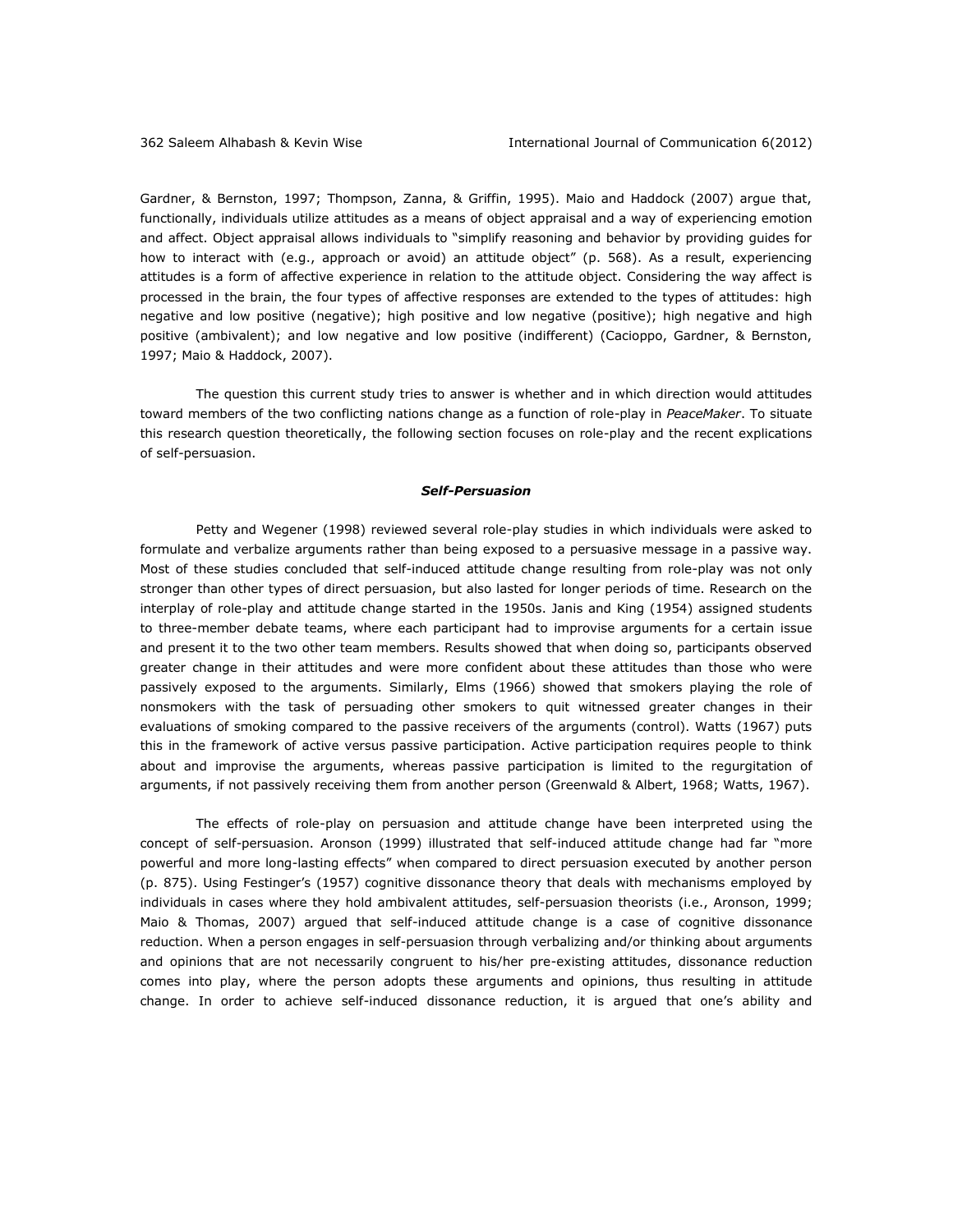motivation to elaborate on self-formulated arguments are heightened, something that is lacking in cases of direct (or passive) persuasion.

Linking changes in attitudes and behaviors to use of and exposure to video games, Anderson and colleagues (Anderson, 2004; Anderson & Bushman, 2001; Anderson & Dill, 2000) applied the General Aggression Model (GAM) to the study of violent video games. GAM deals primarily with the cultivation effect of violent games, stemming from previous theories that predicted the emergence of aggressive attitudes and behaviors as a result of exposure to violent media. Contrary to such studies, the current study deals specifically with attitudes toward other national groups and how a video game simulation of the Palestinian-Israeli conflict would elicit self-persuasion and result in changing attitudes toward the conflict's two sides. Aside from claims that attitudes and perceptions of other nations have faded away, several authors argued that it is not a matter of diminishing, but an issue of measurement and the environment that makes it essential to suppress such expressions (Devine & Elliot, 1995; Madon et al., 2001). The current study capitalizes on the assumption that Americans, as well as people from different nationalities, have certain attitudes toward Palestinians and Israelis. The following section discusses the characteristics of these attitudes.

## *Playing Their Role: Palestinians vs. Israelis*

With this study's emphasis on attitudes of Palestinians and Israelis, it becomes important to report earlier findings about American public opinion and attitudes in this regard. Survey results from the United States, as well as European countries, showed differences in sympathies, perceptions, and attitudes toward the conflict and its two sides. American public opinion is generally more favorable toward Israelis than Palestinians (ADL, 2004; Bard, 1994; Krosnick & Telhami, 1995; Mayer, 2004; Suleiman, 1984). On the other hand, a survey conducted in 10 European countries revealed that respondents held negative opinions of actions perpetuated by both sides, such as suicide bombings carried out by Palestinians targeting Israeli civilians, and Israel's construction of the separation wall (ADL, 2004).

It is beyond the scope of the current paper to discuss the reasons behind such poll results or their depiction of reality within the American society. While we take the discrepancy in evaluation of both sides into consideration, the crux of the hypotheses rely on attitude change, rather than surveying current attitudes toward both peoples. This gap in favorability of Palestinians and Israelis leads us to assume that playing *PeaceMaker* and the outcomes associated with this experience would vary as a function of the role assigned to participants. We argue that playing the role of Israeli prime minister would be congruent to pre-existing attitudes, while playing the role of Palestinian president would be incongruent to pre-existing attitudes.

The minimal group paradigm (MGP; Tajfel, Billig, Bundy, & Flament, 1971; Tajfel, 1982; Van Bavel & Cunningham, 2009) that deals with self-categorization and bias reduction might be helpful in deriving the current study's hypotheses. MGP deals with means of reducing bias by changing the salience of the categorization attribute. Generally, in MGP studies, participants are exposed to pictures of both Black and White Americans, and instructed to memorize not their racial categorization, but rather an irrelevant type of group membership (i.e., Lions vs. Tigers). Participants are randomly assigned to identify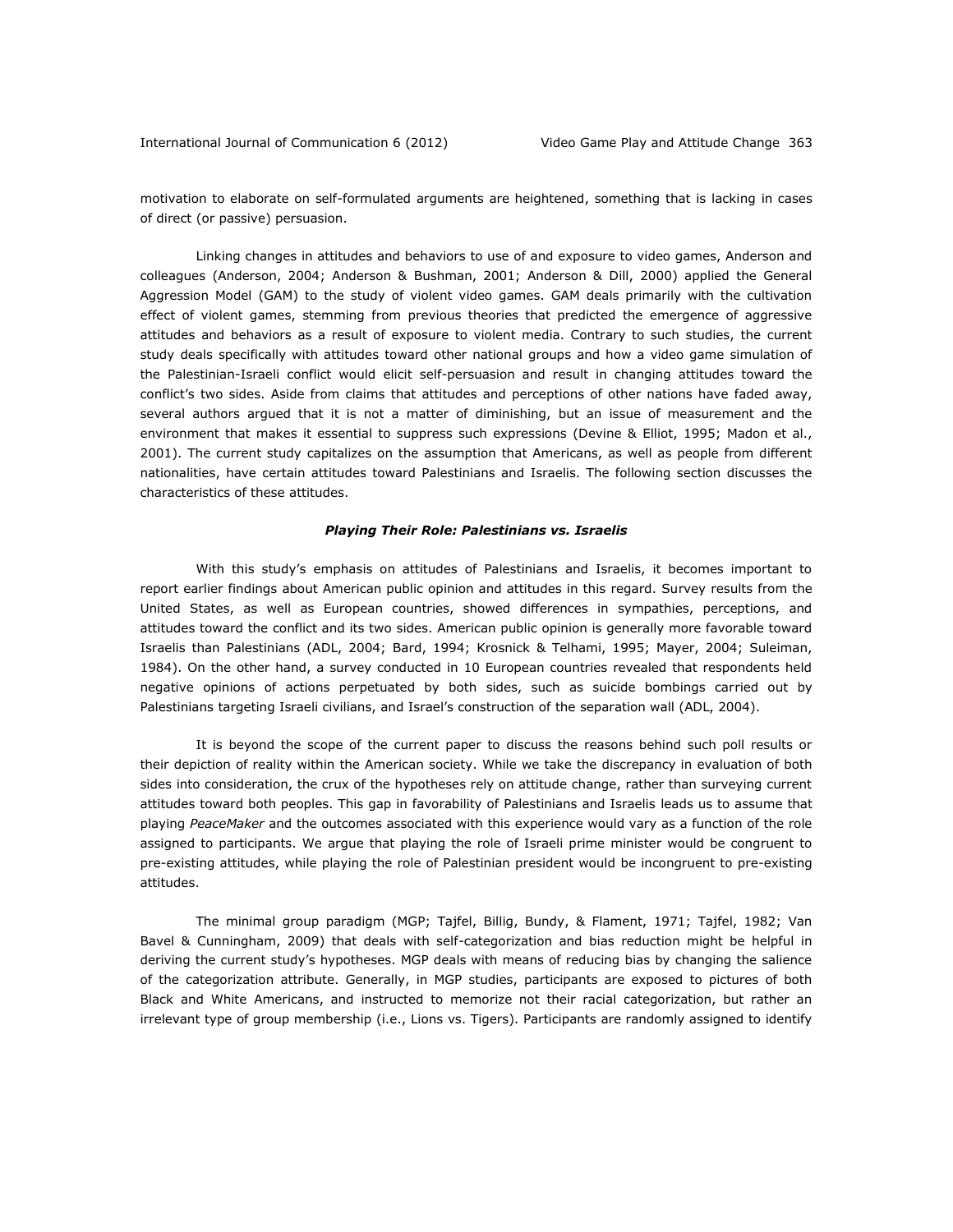themselves as members of either group and, therefore, they end up evaluating the pictures on the basis of a new form of ingroup-outgroup (i.e., Lions vs. Tigers) rather than racial categorization (i.e., Black vs. White). Tajfel and colleagues consistently found that participants' evaluated outgroup members more negatively than ingroup pictures regardless of their racial/ethnic background. Van Bavel, Packer, and Cunningham (2008) even found support for this hypothesis using functional Magnetic Resonance Imaging (fMRI), where regions of the brain traditionally activated while evaluating ingroup faces were activated based on the novel categorization (i.e., Lions vs. Tigers) and not on the basis of ethnicity (i.e., Black vs. White).

Since we classified *PeaceMaker* as a persuasive video game (Bogost, 2006, 2007; Smith & Just, 2009) that leads to change of attitudes through self-persuasion (Aronson, 1999; Maio & Thomas, 2007) as a function of role-play, we predict that the nationality of the role played would influence evaluations of the two nations in distinct ways. We hypothesize that playing the role of Israeli prime minister would not constitute any considerable change in categorization, due to the assumption that participants would express higher favorability for Israelis compared to Palestinians at the baseline. In addition, we hypothesize that playing the role of Palestinian president would lead to an increase in favorability of Palestinians, and a decrease in favorability of Israelis. Thus, we hypothesize:

- *H1: Participants who play the role of Palestinian president will exhibit unfavorable attitude change*  toward Israelis, compared to those playing the role of Israeli prime minister, who will not exhibit *any considerable attitude change toward Israelis.*
- *H2: Participants who play the role of Palestinian president will exhibit favorable attitude change toward Palestinians compared to those playing the role of Israeli prime minister who will not exhibit any considerable attitude change toward Palestinians.*

#### *Implicit Attitudes*

To this point we have focused on the role of video game play in causing changes in explicit attitudes towards Israelis and Palestinians. We also attempted to look at the role of video games with respect to implicit attitude change. In the past few years, there has been a plethora of studies addressing the *how* of measuring implicit attitudes (i.e., Cunningham, Preacher, & Banaji, 2001; Greenwald & Farnham, 2000; Greenwald, McGhee, & Schwartz, 1998; Greenwald, Nosek, & Banaji, 2003). Previous attitude models and means of measuring their implicit existence and/or activation, such as the implicit association test (IAT), have been criticized for their lack of consistent empirical support and validity in capturing actual attitudes (Payne, Cheng, Govorun, & Stewart, 2005).

In a nutshell, such models distinguish between what individuals express and what they think or how their brain functions (executive control function; Macrae & Bodenhausen, 2001; Macrae, Bodenhausen, Schloerscheidt, & Milne, 1999). This discrepancy between what is verbalized and what is thought is an interesting and relevant addition to this research. While this paradigm is commonly employed in categorical person perception (in-group vs. out-group) and racial stereotypes research, its application to the relationship between communication technology and the study of attitudes about people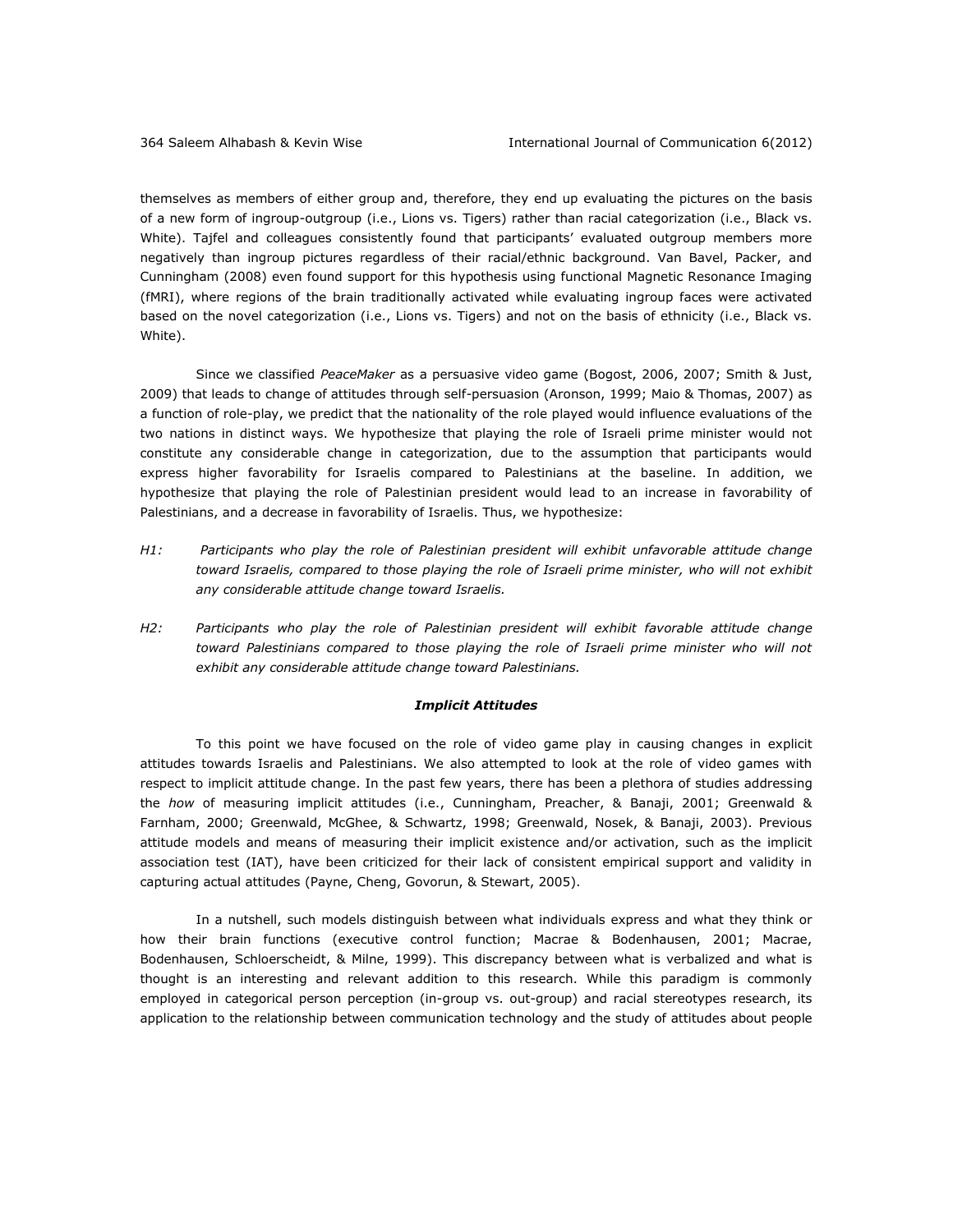from other nations and cultures is somewhat novel. In this study, we employ Payne and colleagues' (2005) Affective Misattribution Procedure (AMP), which is a more recent paradigm for assessing implicit attitudes. AMP was reported in a series of recent experiments (Payne, Cheng, Govorun, & Stewart, 2005) in which participants were primed with pictures of members from certain racial or political groups and then asked to rate unrelated Chinese pictographs in an attempt to trace a misattribution effect as an expression of affective evaluation of those pictographs.

Based on the linkage between role-play, self-persuasion, and attitude change, we are reformulating the previous hypotheses to research questions related to the change of implicit attitudes as a function of playing *PeaceMaker* in the different treatment conditions. The following research question is exploratory, where we aspire to highlight differences in attitude change between explicit and implicit measures:

*RQ1: How do participants' implicit attitudes toward Palestinians and Israelis change after playing PeaceMaker as a function of their nationality assignment (Palestinian president vs. Israeli prime minister)?* 

# **Method** *Participants*

Participants (N=68; 74% female; mean age=20) were recruited from an introductory undergraduate advertising course at a large Midwestern university, and received course credit in exchange for their participation. Participants were not screened for specific ethnicities or religious beliefs. Responses from 10 participants to explicit attitude measures were evaluated as outliers and were discarded, leaving 58 responses for relevant statistical analyses. Responses of seven participants to implicit attitude measures (AMP) were discarded due to computer malfunction and two additional participants' responses were evaluated as outliers and were discarded, thus resulting in a sample size of 60 for those analyses.<sup>1</sup>

 $1$  All variables included in statistical analyses were submitted to diagnostic statistical tests to assess whether they satisfy the assumptions of analysis of variance (ANOVA). Results indicated the following: (1) the ratios of skewness and kurtosis to their respective standard error values were above |2|, (2) both Komogorov-Smirnov and Shapiro-Wilk statistics for each of our variables were significant. Based on this, we concluded that the variables were not normally distributed, thus the need to carry out univariate and multivariate outlier analyses. Ten cases for explicit measures and two others for implicit measures that were 2 SDs above or below the mean were assessed as univariate outliers. Using Mahalanobis distance and corresponding  $\chi^2$  values, no multivariate outliers were detected. The 10 outliers were closely inspected, and it was evident that the majority of them could have resulted from response bias. Next, we ran all statistical analyses for our hypothesis testing, once with the outliers included, and another time with the outliers excluded, which indicated little difference in the F-values, effect sizes and power, with no difference in terms of the significance of the statistical tests. Based on this, and to ensure that we satisfied the assumption of normality needed for ANOVA tests, we decided to discard the outlier cases from the data set.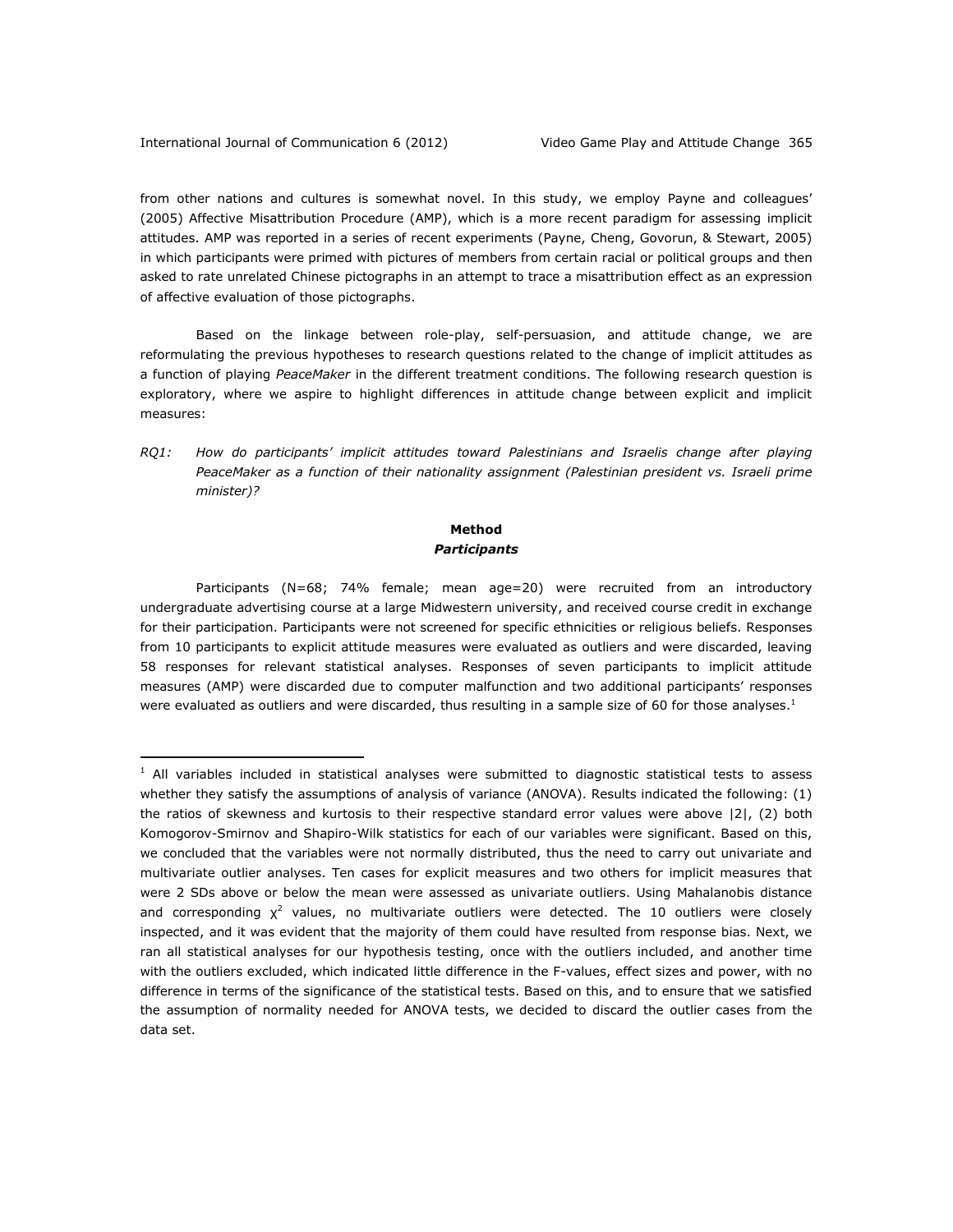## *Design*

The study utilized a 2 (nationality assignment: Palestinian president vs. Israeli prime minister) x 2 (time: pre-play vs. post-play) mixed factorial design, with repeated measures on the second factor.

#### *Independent Variables*

**Nationality Assignment.** Participants were randomly assigned to play the role of either the Palestinian president (N=35) or the Israeli prime minister (N=33). Playing a certain role does not entail any structural or content-related differences in the game, as the game follows the same procedures regardless of nationality assignment.

**Time.** Time was a within-subject factor, where all participants responded to both the pretest and post-test questionnaires, before and after playing the video game.

#### *Dependent Measures*

**National Attitudes.** The measure for national attitudes about Palestinians and Israelis was borrowed from two studies (ADL, 2004; Mayer, 2004), where respondents were asked to rate seven statements about each national group regarding the following: (1) favorability; (2) sympathy; (3) belief about the national group's intention for peace; (4) intentionally targeting civilians from the other side (reverse-coded); (5) being democratic; (6) being responsible for the violence (reverse-coded); and, (7) having the right to sole control over the city of Jerusalem. These items were repeated for each national group in both the pretest and post-test, thus resulting in four different scales: pretest and post-test attitudes toward Israelis and Palestinians. Each of these four scales was submitted to an exploratory factor analysis, where all items loaded well. All four scales were shown to be reliable despite the small sample size  $(M \text{ Cronbach's a} = .71)$ .

**Implicit attitudes.** Borrowing Payne and colleagues' (2005) procedure, participants completed an affective misattribution procedure task (AMPs) twice; once in the pretest and another time in the posttest. The two tasks were exactly the same, where participants were exposed to portrait pictures of Israelis (12 pictures) and Palestinians (12 pictures). These photographs were chosen from a pool of 70 photographs. The original photograph pool was pretested with another group of participants ( $N=41^2$ ), where they were asked to identify whether the portrait owner is Palestinian or Israeli, as well as rating each picture's valence and arousal using SAM scales (Bradley & Lang, 1994). The 24 pictures selected for the AMP were the most accurately recognized in terms of the nationality of the picture's subject and received comparable moderate ratings of valence and arousal. Pictures differed significantly in terms of valence<sup>3</sup> t<sup></sup>(34) = -4.28,  $p < .001$ ), with higher positive ratings of Israeli ( $M = 5.27$ ,  $SD = .52$ ) than

<sup>&</sup>lt;sup>2</sup> Responses of six participants were discarded after necessary univariate ( $\pm$ 2 SD) and multivariate (Mahalanobis distance) outlier analyses.

<sup>&</sup>lt;sup>3</sup> While the difference in valence ratings was statistically significant, the mean difference is merely 0.29 on a 9-point scale. In addition, valence ratings are intertwined with attitude evaluations (Maio & Haddock,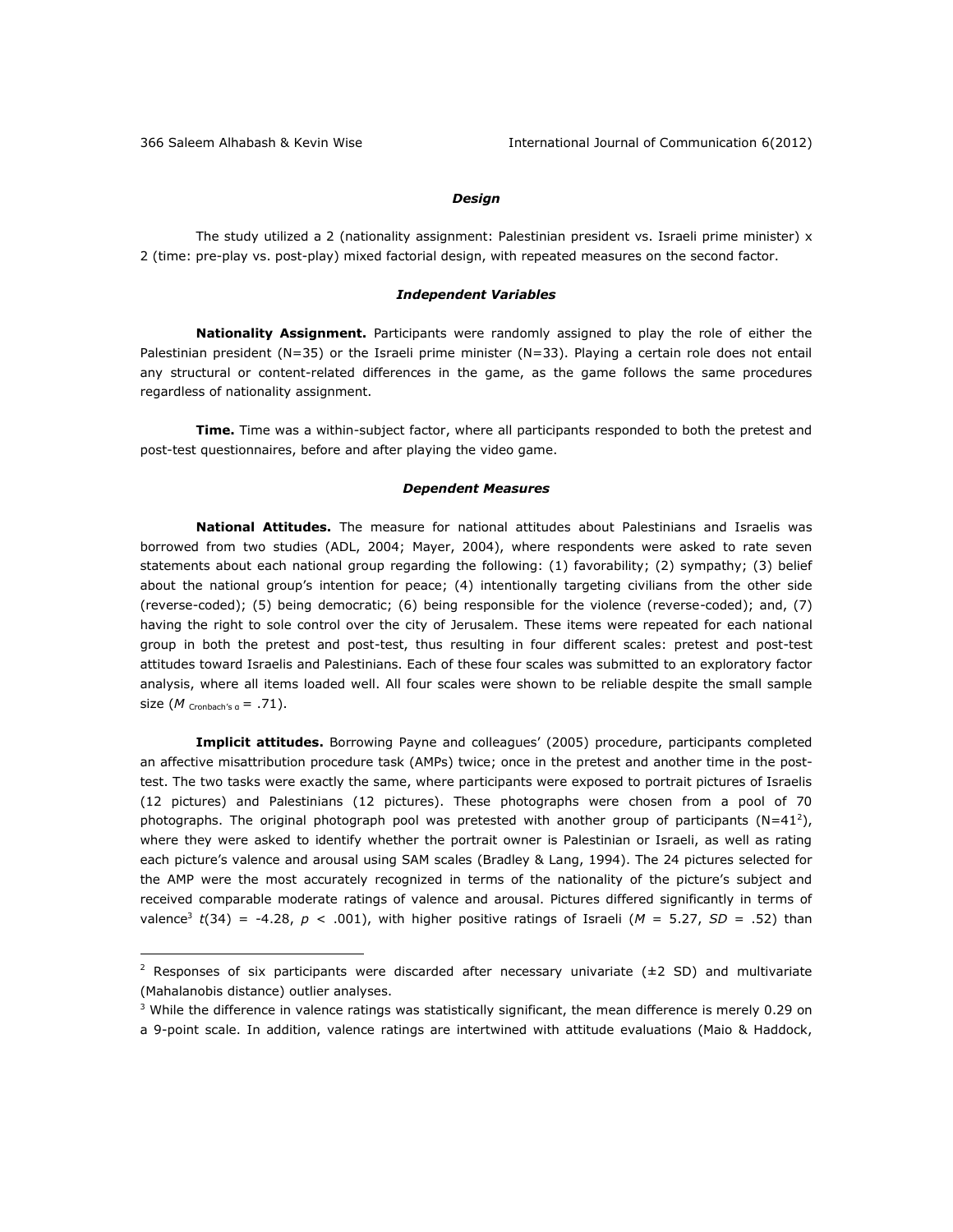Palestinian pictures (*M* = 4.98, *SD* = .52). Arousal ratings were moderate for both Palestinian (*M* = 4.78, *SD* = .50) and Israeli (*M* = 4.63, *SD* = .69) pictures, *t*(34) = 1.61, *ns.* 

Implicit attitude scores were calculated before and after the test for each national group. The score is composed of the percentage of trials on which the participant rated the Chinese pictograph as pleasant relative to the overall number of trials.

### *Procedure*

Upon entering the laboratory, participants gave written informed consent and were seated in front of a personal computer equipped with a 17-inch screen. The experiment was described in detail to participants, and then they were instructed to complete the pretest. The pretest included the explicit attitude measure (administered through MediaLab) (Jarvis, 2008a), and the AMP (administered through DirectRT) (Jarvis, 2008b). With regard to the AMP, A similar procedure to that of Payne and colleagues (2005) was followed. Participants were informed that they would be seeing pictures of Israelis and Palestinians, followed by Chinese pictographs. They were instructed to rate the Chinese pictographs as either pleasant or unpleasant using clearly marked keys on the computer keyboard. Participants were warned that seeing the pictures of Palestinians and Israelis might influence their rating of the pictographs, and were told to try and respond as quickly as possible. For each trial, participants were exposed to a white mask (1,000 ms), the picture of either a Palestinian or an Israeli (75 ms), another white mask (125 ms), a random Chinese pictograph (100 ms), and a noise mask where response time was recorded. Each AMP task included 24 pictures; 12 for Palestinians and 12 for Israelis, which were presented to participants in random order.

After completing the pretest, participants played PeaceMaker for 20 minutes<sup>4</sup>, where they were randomly assigned to play as either the Israeli prime minister or the Palestinian president. The experimenter described basic game features to participants and instructed them that if the game ended before time was up, then they could start a new game with the same treatment condition. Each participant's game play was recorded through CamStudio screen capture software for future analyses. After 20 minutes of game play, participants were advanced to the post-test questionnaire and AMP. Upon completion of the experiment, participants were debriefed, thanked, and dismissed.

# **Results**

Before reporting the results of hypotheses testing and answering the research questions, it is important to highlight a few descriptive results regarding the data from the explicit attitude

<sup>2007),</sup> therefore, considering the fact that these pictures were the most recognized by participants, we cannot disregard the possibility that valence evaluations are also based on pre-existing attitudes and stereotypes.

<sup>4</sup> Game-play time was allocated based on Ravaja's (2009) study indicating that arousal diminished after 15 minutes of video game play. We added 5 minutes to accommodate a brief introductory video (3.5 minutes) and a text-based description of the game.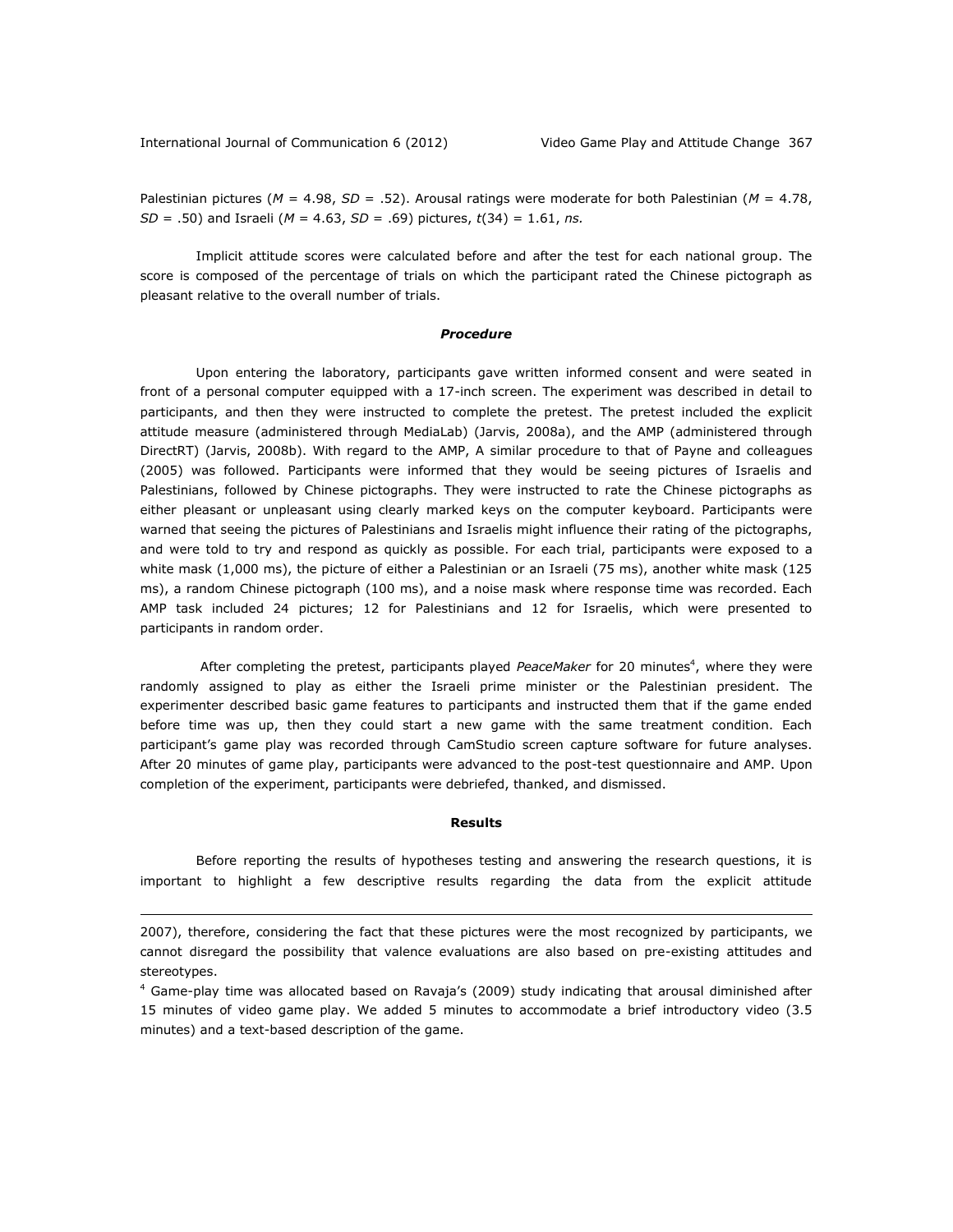questionnaires. Table 1 shows a breakdown of national attitudes toward Palestinians and Israelis before and after playing *PeaceMaker* as a function of nationality assignment. First, t-test comparison between the two role-play conditions showed no significant differences with regards to attitudes toward Israelis (*t*(57) = -1.16, *ns*) and attitudes toward Palestinians (*t*(57) = 1.51, *ns*). This illustrates that randomization has been achieved. Second, results show that at the baseline in the pretest, for all treatment conditions, participants had more positive attitudes toward Israelis than Palestinians. This gap is bridged in the posttest, where attitudes toward Palestinians positively change and those toward Israelis negatively change. Paired-samples t-test results, illustrated in Figure 2, show that pre-test attitudes toward Israelis were significantly higher than attitudes toward Palestinians ( $t(57) = 3.08$ ,  $p < .01$ ), while in the post-test, the difference between the two national groups was not significant  $(t(57) = -1.38, ns)$ . These results confirm our assumption that American students' evaluation of Israelis was more positive than their evaluation of Palestinians, as well as confirm our overarching hypothesis that playing *PeaceMaker* results in attitudinal change toward Palestinians and Israelis. To test the different hypotheses and answer the research question, repeated measures ANOVA were carried out to map out the main effects of the independent factors and the interactions among them in affecting attitudinal change.

|                             | Attitudes toward<br>Palestinians <sup>a</sup> |               |             | Attitudes toward<br>Israelis <sup>a</sup> |           |             |  |
|-----------------------------|-----------------------------------------------|---------------|-------------|-------------------------------------------|-----------|-------------|--|
| <b>Treatment Conditions</b> | Pre-test                                      | Post-test     | $p^{\rm b}$ | Pre-test                                  | Post-test | $p^{\rm b}$ |  |
| Palestinian President       | 3.77<br>(.47)                                 | 4.03<br>(.49) | $\ast$      | 3.92<br>(.50)                             | 3.42(.68) | $***$       |  |
| Israeli Prime Minister      | 3.54<br>(.69)                                 | 3.69<br>(.44) | ns          | 4.08(.52)                                 | 4.05(.61) | ns          |  |
| Total                       | 3.67<br>(.59)                                 | 3.88<br>(.66) | $\ast$      | 4.15 (.78)                                | 3.82(.91) | $***$       |  |

|                                                                                       |  |  |  |  |  |  |  |  |  | Table 1. Mean Scores and Standard Deviations for Explicit Attitudes Toward Palestinians and |  |
|---------------------------------------------------------------------------------------|--|--|--|--|--|--|--|--|--|---------------------------------------------------------------------------------------------|--|
| Israelis Before and After Playing PeaceMaker as a Function of Nationality Assignment. |  |  |  |  |  |  |  |  |  |                                                                                             |  |

*Notes.* <sup>a</sup> Means for seven scale items measured on a 7-point rating scale (1=Strongly Disagree, 7=Strongly Agree), standard deviations in parentheses. <sup>b</sup> p-values based on pair-wise comparisons.

\*\*\* *p < .001, \*\* p < .01, \* < .05*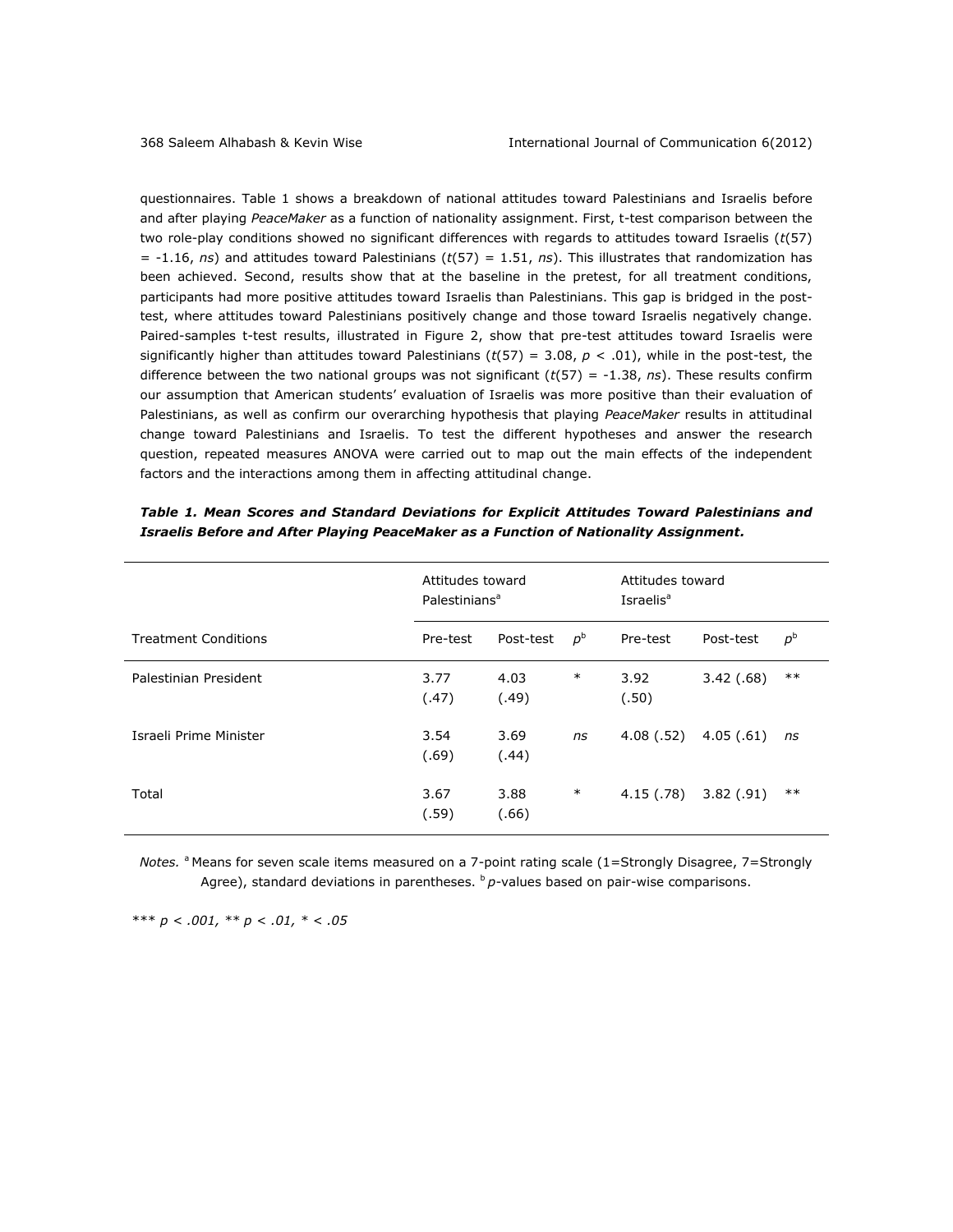

*Figure 2. Explicit attitudes toward Israelis and Palestinians before and after treatment.*

### **Explicit Attitudes**

The study's two hypotheses predicted a change in participants' explicit attitudes toward Palestinians and Israelis as a function of playing the role of either the Palestinian president or the Israeli prime minister. H1 predicted a negative change in attitudes toward Israelis of those playing as Palestinian president and no change in attitudes toward Israelis for those playing as Israeli prime minister. Conversely, H2 predicted a positive change in the attitudes toward Palestinians of those playing the role of Palestinian president with no considerable change in attitudes toward Palestinians of those playing the Israeli prime minister role.

To test H1, data for the attitudes toward Israelis were submitted to a 2 (nationality assignment) x 2 (time) repeated measures ANOVA. The results showed a significant main effect for nationality assignment  $(F(1,56) = 10.97, p < .01,$  *partial-n*<sup>2</sup> = .16), and a significant main effect of time  $(F(1,56) =$ 6.98,  $p < .05$ ,  $partial -r^2 = .11$ ). As illustrated in Figure 2, these main effects were qualified by a significant nationality assignment by time interaction  $(F(1,56) = 5.85, p < .05,$  *partial-n*<sup>2</sup> = .10). Participants assigned to play the role of Palestinian president observed a negative change in their attitudes toward Israelis when comparing responses to the pretest ( $M = 3.92$ ,  $SD = .51$ ) and the post-test ( $M =$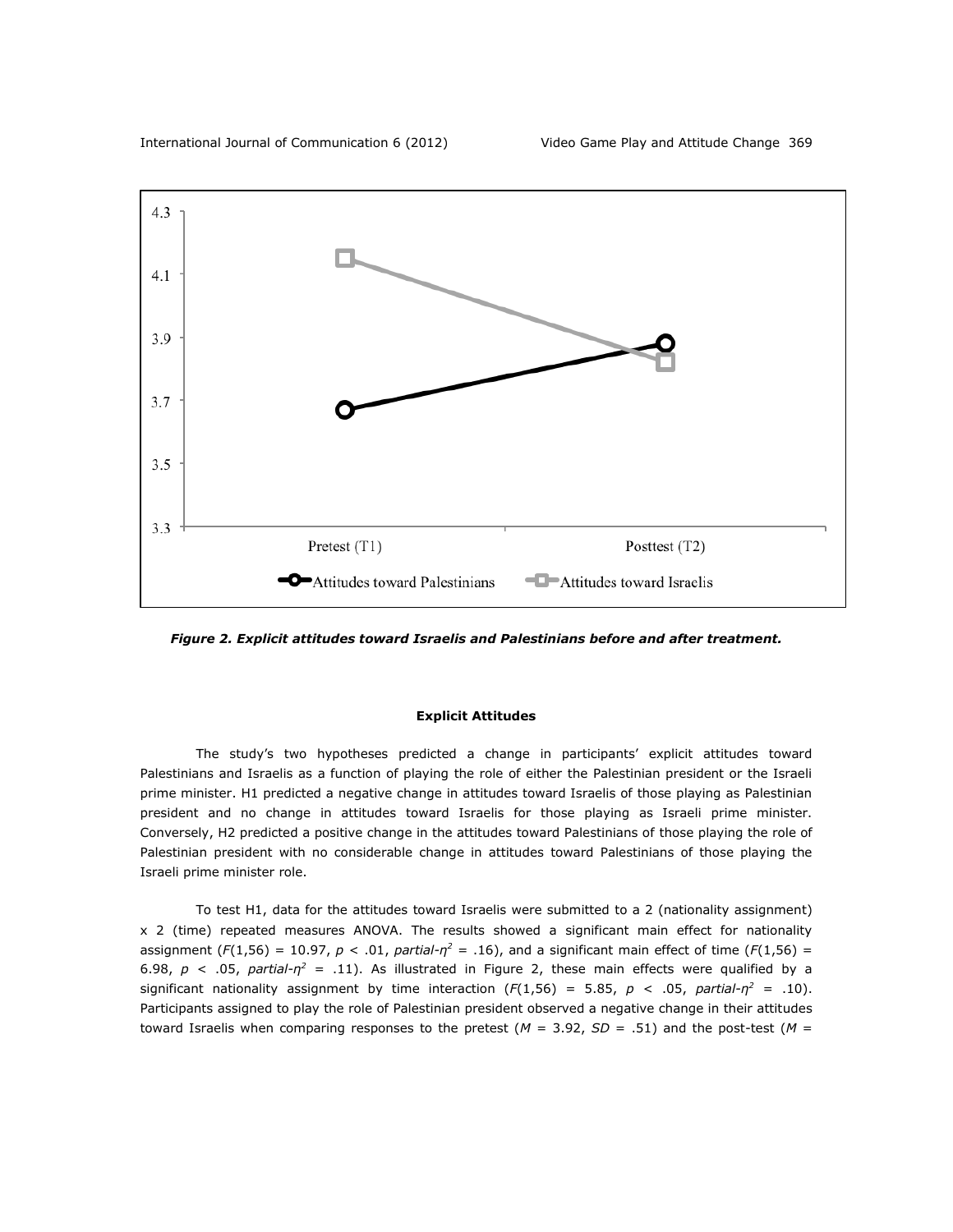3.42, *SD* = .68). Pair-wise comparisons showed that this negative change in attitudes was significant  $(t(31) = .59, p = .001)$ . On the other hand, participants assigned to play the role of Israeli prime minister did not observe a significant change in their attitudes toward Israelis (*t*(25) = .162, *ns*) when comparing responses to the pretest (*M* = 4.08, *SD* = .52) and the post-test (*M* = 4.05, *SD* = .61). Hypothesis 1 was supported.

H2 dealt with the change of attitudes toward Palestinians as a function of playing *PeaceMaker* in the two nationality assignment conditions. Data for the explicit attitudes toward Palestinians were submitted to a 2 (nationality assignment) x 2 (time) repeated measures ANOVA. Results showed that there was a significant main effect for nationality assignment  $(F(1,56) = 6.36, p < .05, partial- $\eta^2 = .10$ ),$ and a significant main effect of time (*F*(1,56) = 5.94, *p* < .05, *partial-η <sup>2</sup>* = .10). However, these main effects were not qualified by a significant nationality assignment by time interaction (*F*(1,56) = .44, *ns*). Pair-wise comparisons showed that those playing the role of Israeli prime minister had no considerable change in their evaluations of Palestinians  $(t(32) = -1.11, ns)$  between the pretest  $(M = 3.54, SD = .69)$ and the post-test (*M* = 3.69, *SD* = .44). On the other hand, those playing the role of Palestinian president had a significant increase in their favorability toward Palestinians (*t*(34) = -2.47, *p* < .05) between the pretest (*M* = 3.77, *SD* = .49) and the post-test (*M* = 4.03, *SD* = .49). Hypothesis 2 was supported.

To look at the data in a more comprehensive way, a 2 (nationality assignment: Palestinian president vs. Israeli prime minister) x 2 (national group<sup>5</sup>: Israelis vs. Palestinians) x 2 (time: pretest vs. post-test) repeated measures ANOVA was computed. Results showed a significant interaction between nationality assignment and national attitudes ( $F(1,56) = 17.10$ ,  $p < .001$ ,  $partial -r^2 = .23$ ), a significant interaction between national attitudes and time ( $F(1,56) = 11.61$ ,  $p < .01$ , partial- $\eta^2 = .17$ ), and a significant three-way interaction between nationality assignment, national attitudes and time ( $F(1, 56) =$ 4.63, *p* < .05, *partial-η <sup>2</sup>* = .08). Participants who played the role of Israeli prime minister, did not observe any considerable change in their favorability toward Israelis (*t*(25) = .162, *ns*) and Palestinians (*t*(25) = - 1.11, *ns*; See Figure 3A). On the other hand, those playing the role of Palestinian president observed a significant decrease in their favorability of Israelis  $(t(31) = 3.59, p = .001)$  and a significant increase in their favorability of Palestinians (*t*(31) = -2.47, *p* < .05) as a function of playing *PeaceMaker* (See Figure 3B).

<sup>&</sup>lt;sup>5</sup> National group, as an independent variable, refers to including attitudes toward both Israelis and Palestinians in the ANOVA model.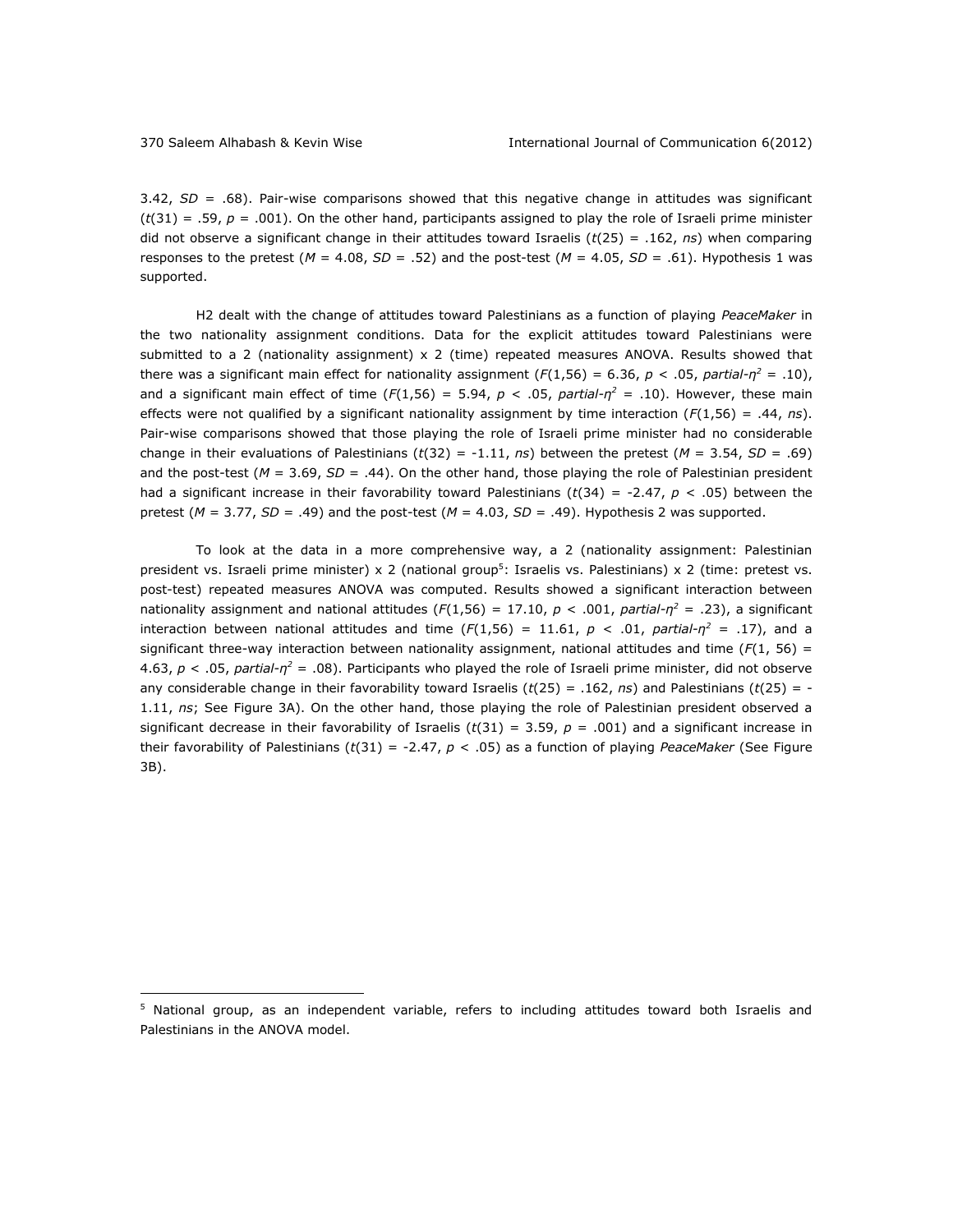

*Figure 3. Results of attitudes toward Palestinians and Israelis before and after playing PeaceMaker, as a function of national assignment: Israeli prime minister (3A—Top) and Palestinian president (3B—Bottom).*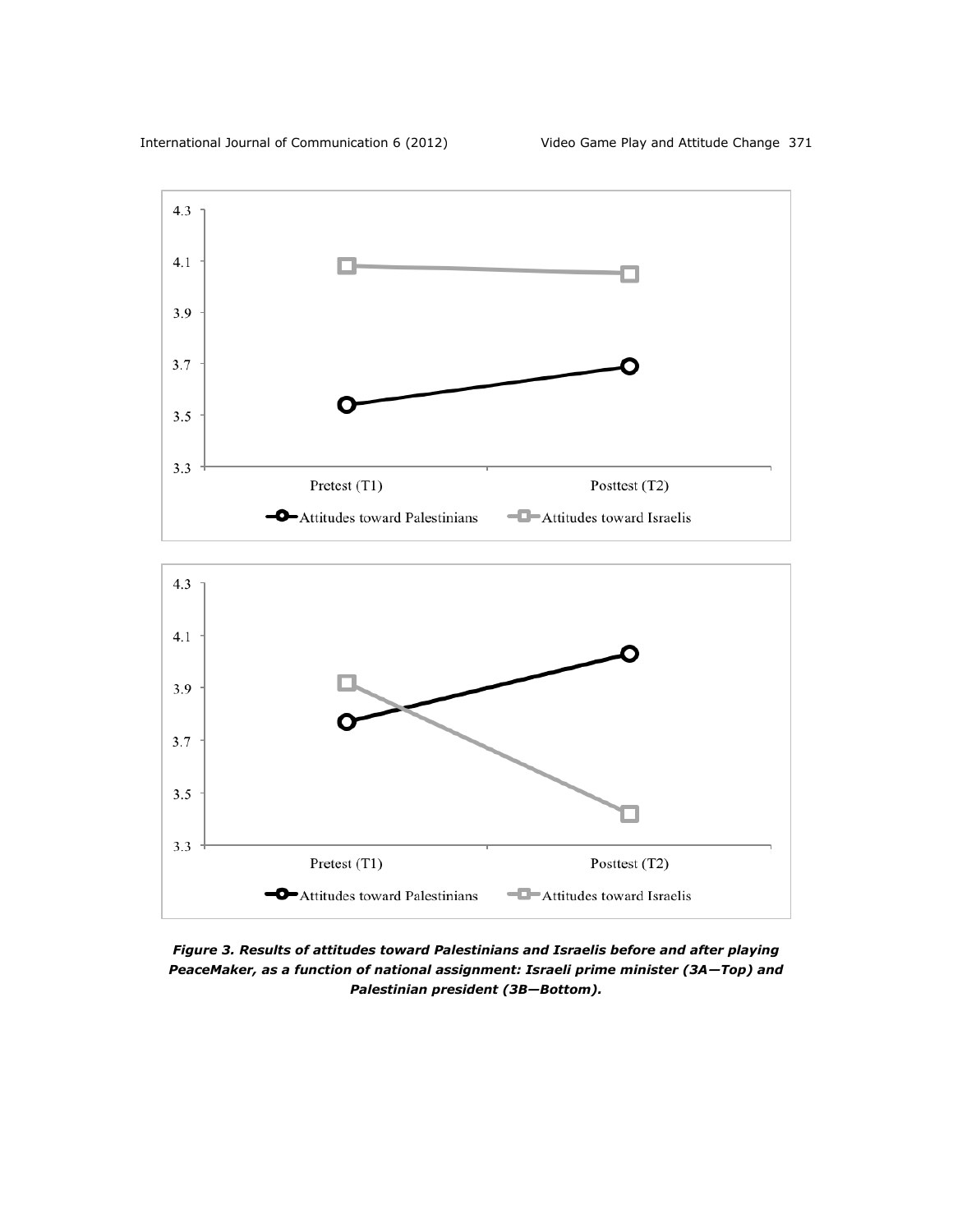## *Implicit Attitude Measures*

This study also investigated whether playing *PeaceMaker* would affect participants' implicit attitudes toward Palestinians and Israelis as a function of nationality assignment (RQ1). Before answering this research questions, we should note that in the pretest, participants evaluated pictures of Palestinians  $(M = .65, SD = .22)$  as more pleasant than those of Israelis  $(M = .60, SD = .20)$ , where the difference was marginally significant ( $t(59) = 1.83$ ,  $p = .07$ ), and this trend was maintained and became statistically significant in the post-test  $(t(61) = 2.60, p < .05)$ , where participants evaluated pictures of Palestinians  $(M = .65, SD = .21)$  as more pleasant than those of Israelis  $(M = .59, SD = .23)$ .

To answer RQ1, implicit attitudes toward Israelis were submitted to a 2 (nationality assignment) x 2 (time) repeated measures ANOVA. Results showed that the main effects of nationality assignment  $(F(1,58) = 1.56, ns)$  and time  $(F(1,58) = .41, ns)$  were not statistically significant, as well as the nationality assignment by time interaction (*F*(1,58) = 1.06, *ns*). Similarly, the same pattern was observed with implicit attitudes toward Palestinians, where neither the main effect of nationality assignment  $(F(1,58) = 2.31, ns)$ , main effect of time  $(F(1, 58) < .001, ns)$ , nor the interaction between these two variables (*F*(1, 58) = 1.52, *ns)* were statistically significant.

#### **Discussion**

The current study employed a controlled experiment to investigate the effect of *PeaceMaker*, a video game simulation of the Palestinian-Israeli conflict, on the change of American students' attitudes toward Palestinians and Israelis as a function of nationality assignment. Before playing *PeaceMaker*, participants had a general tendency to express more favorable views of Israelis than Palestinians. However, after playing *PeaceMaker* for 20 minutes, participants' self-reported attitudes changed significantly. The overall evaluations of Palestinians positively changed, and those of Israelis negatively changed after playing *PeaceMaker*. Moreover, such changes were observed with participants assigned to play the role of Palestinian president and not the role of Israeli prime minister. These results are in line with previous research dealing with the effects of role play on attitude change (Elms, 1966; Greenwald & Albert, 1968; Janis & King, 1954; Watts, 1967), especially that playing a role contradictory to one's previous attitudes, in this case the role of a Palestinian president as opposed to an Israeli prime minister, induced greater attitudinal change.

Using the minimal group paradigm (Tajfel, Billig, Bundy, & Flament, 1971; Tajfel, 1982; Van Bavel & Cunningham, 2009), the current study provides new insights to the study of video game effects. While much of previous research focused on the effects of violent video games (i.e., Anderson, 2004; Anderson & Bushman, 2001; Anderson & Dill, 2000), our results illustrate that playing role-play video games can lead to positive changes in attitudes toward foreign nations. More specifically, the results indicate that attitude-change was congruent to the role that participants played, thus leading us to postulate that a short period of video game play was sufficient to induce changes to the cognitive structures guiding the categorization of the two national groups. Indeed, this finding is limited to the short-term effects, as our measures were employed right after the game-play experience. Future research should explore the long-term effects of video games on attitude and behavior changes. Such research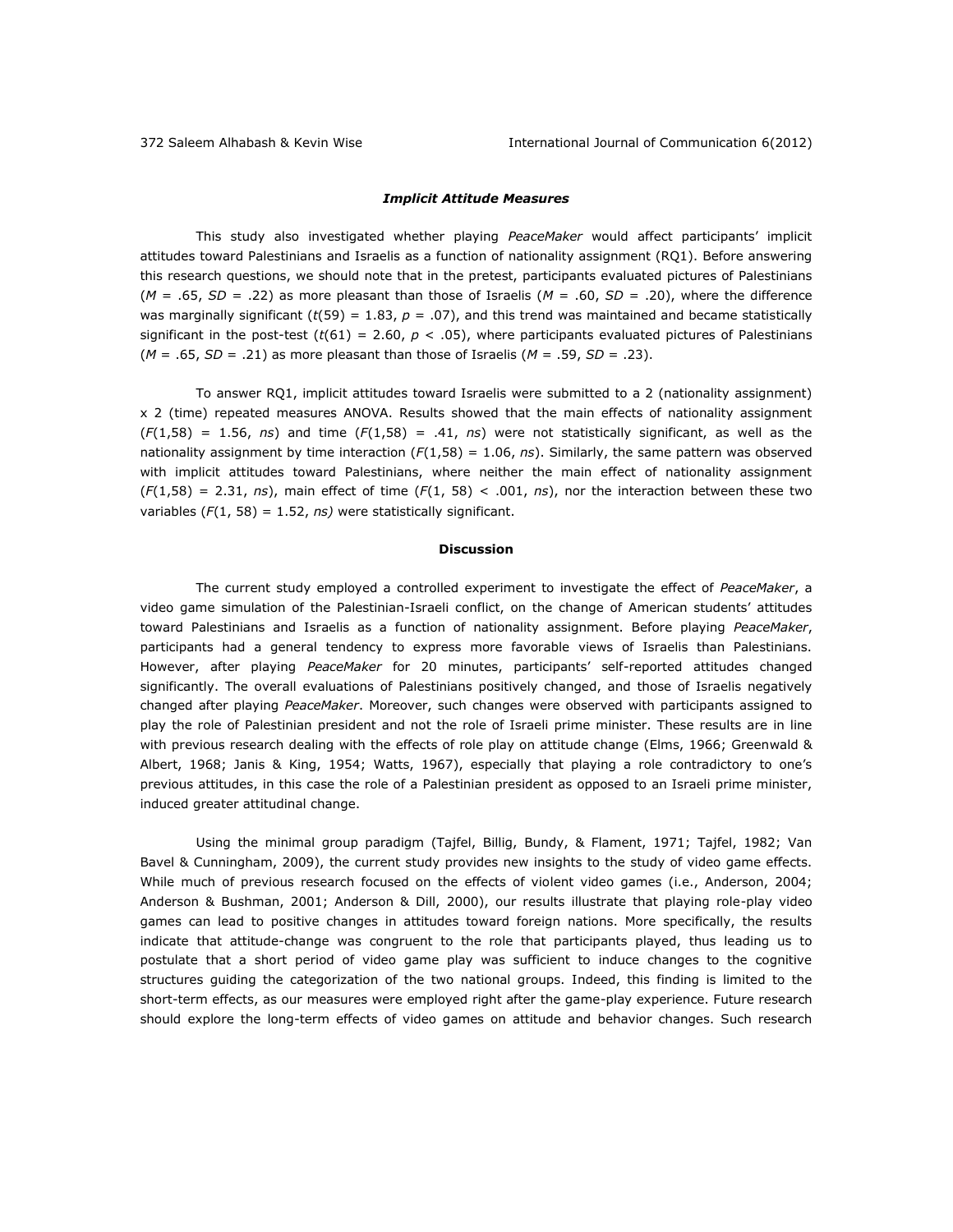should be informed by previous theoretical models, such as the General Aggression Model (GAM; Anderson & Bushman, 2001) and other models of the longer-term media effects (e.g., cultivation; Gerbner, Gross, Morgan, & Signorielli, 2002) to shed light on potential positive media effects on individuals' attitudes and behaviors.

Another interesting finding from this study deals with the discrepancy between explicit (selfreported) and implicit attitude responses. As shown in the results, the AMP (Payne et al., 2005) as a measure of implicit attitudes reflected a contrasting view from explicit measures at the baseline before playing the game. Participants rated pictures of Palestinians as more pleasant than pictures of Israelis, yet no considerable change in these ratings was observed as a function of playing *PeaceMaker*. The fact that participants did not change their implicit attitudes of the two national groups as a function of playing the game supports the claims of the associative propositional evaluation (APE) model, where attitude change that is facilitated by cognitive dissonance would be observed on the explicit, but not the implicit, level (Gawronski & Bodenhausen, 2006). Macrae and colleagues (Macrae & Bodenhausen, 2001; Macrae et al., 1999) distinguished between automatic and controlled evaluations based on the understanding of the executive control function that detects conflict in evaluations and withholds the expression of bias.

Taken together, our results suggest that self-induced attitude change resulting from playing persuasive games is maintained on the explicit, but not the implicit, level, thus notwithstanding any changes to the cognitive structures that are associatively linked to categorizing and evaluating members of social/ethnic/national groups. Instead, video game role-play leads to bias reduction through the activation of cognitive control exerted over the expression of prejudiced thinking. In the case of evaluating Palestinians and Israelis, American students might not feel politically incorrect to express bias toward one side over the other, compared to social inhibitors found when evaluating domestic social groups (e.g., Blacks). Playing *PeaceMaker* provides participants with a framework of reference that adjusts their bias by inhibiting the expression of negative evaluations. This informs the study of persuasive games by explicating the cognitive and emotional processes involved with procedural rhetoric (Bogost, 2007; Smith & Just, 2009). To further validate this claim, future research should employ more sophisticated measures of cognition and emotion in relation to group evaluations, including, but not limited to, psychophysiological (e.g., heart rate, skin conductance, facial EMG) and other implicit measures.

There are a few limitations worth noting. First, the current study measured the short-term effects of video game play on attitude change rather than the long-term effects on attitudes and behaviors. Future studies should focus on measuring these changes over an extended period of time. Second, the study used pictures of Palestinians and Israelis to measure implicit attitudes that could have appeared indistinguishable to the American sample due to the lack of exclusive physical features that separate people of the two nations (i.e., skin color, nose shape, etc.). Finally, the allocated time to play *PeaceMaker* (20 minutes) might not have been reflective of actual behavior of video gamers, which hinders the external validity of the study's findings. Future studies should investigate the effects of game play time on attitude change.

The current study's theoretical findings are applicable to various fields, such as policy-making, diplomacy, negotiations, and conflict resolution. The study shows that new media, specifically persuasive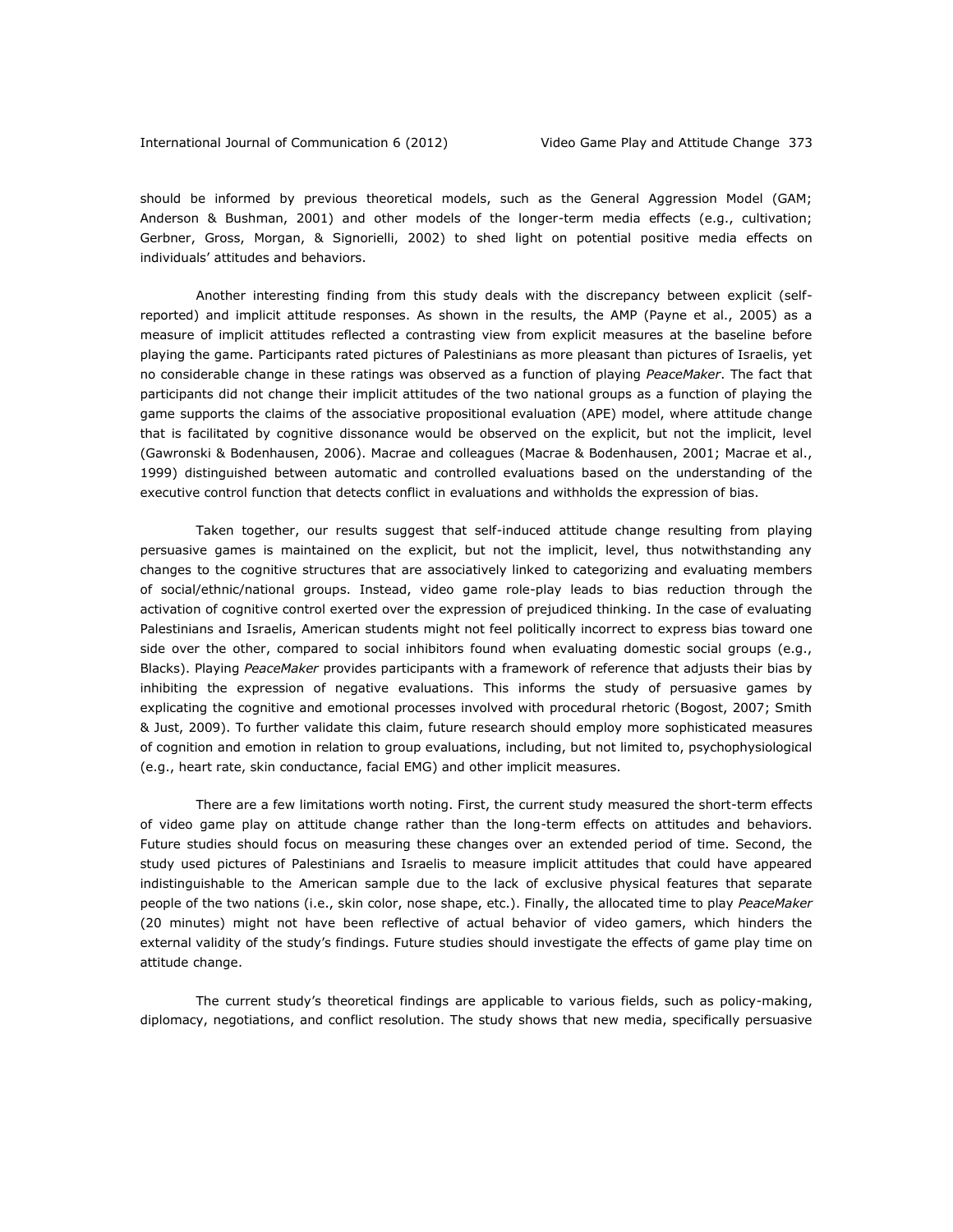video games, are capable of inducing changes in attitudes about other nations, as well as promoting and educating the younger generations about peace, and informing them about other nations and the world around them beyond existing attitudes and stereotypes. Future research should use groups of Palestinians and Israelis to test the effects of *PeaceMaker* on changes to attitudes of the *other* and attitudes toward the peace process. While face-to-face interaction is limited and precluded, computer-mediated communication, much like playing *PeaceMaker*, has the potential of facilitating conflict resolution beyond existing sociopolitical norms (Walther, 2009). Also, additional delayed measurement of both explicit and implicit attitudes might be useful in illustrating long-term behavioral changes and not only immediate attitudinal changes.

In conclusion, the current study illustrated that a short period of video game role-playing led to changes in explicit evaluations of foreign nations. The fact that implicit evaluations did not change significantly as a function of the treatment paves the way for further exploration of self-induced attitude change via interactive media and virtual environments.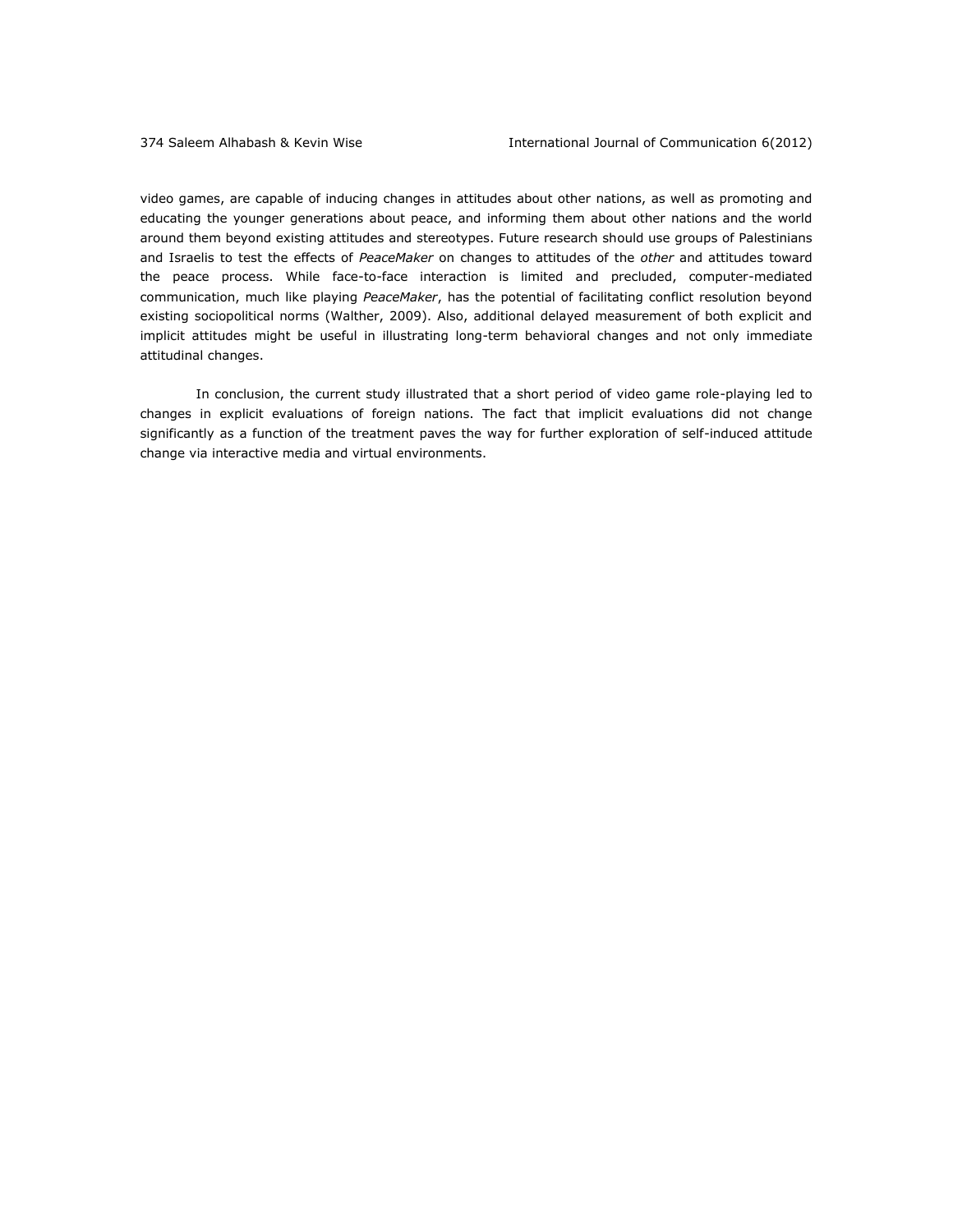# **References**

- ADL. (2004, April). *Attitudes toward Jews, Israel and the Palestinian-Israeli conflict in ten European countries.* New York, NY: Anti-Defamation League.
- Anderson, C. (2004). An update on the effects of playing violent video games. *Journal of Adolescence, 27*(2004), 113–122.
- Anderson, C., & Bushman, B. (2001). Effects of violent video games on aggressive behavior, aggressive cognition, aggressive affect, physiological arousal, and prosocial behavior: A meta-analytic review of the scientific literature. *Psychological Science, 12*(5), 353–359.
- Anderson, C., & Dill, K. (2000). Video games and aggressive thoughts, feelings, and behavior in the laboratory and in life. *Journal of Personality and Social Psychology, 78*(4), 772–790.
- Aronson, E. (1999). The power of self-persuasion. *American Psychologist, 54*(11), 875–884).
- Bailey, R., Wise, K., & Bolls, P. (2009, June) How avatar customizability affects children's arousal and subjective presence during junk food-sponsored online video games. *CyberPsychology & Behavior, 12*(3), 277–283.
- Bard, M. (1994). The influence of ethnic interest groups on American Middle East policy. In E. Wittkopf (Ed.), The domestic sources of American foreign policy: Insight and interpretations (2<sup>nd</sup> ed.), pp. 79–94). New York: St. Martin's Press.
- Barlett, C., Rodeheffer, C., Baldassaro, R., Kinkin, M., & Harris, R. (2008). The effect of advances in video game technology and content on aggressive cognitions, hostility, and heart rate. *Media Psychology, 11,* 540–565.
- Baylis, J., Wirtz, J., Cohen, E., & Gray, C. (2007). No end in sight: The Israeli-Palestinian conflict since Oslo. In *Strategy in the contemporary world: An introduction to strategic studies* (2<sup>nd</sup> Ed.). Retrieved from http://www.oup.com/uk/orc/bin/9780199289783/01student/cases/israel\_palestine.pdf
- Bogost, I. (2008). The rhetoric of video games. In K. Salen (Ed.), *The ecology of games: Connecting youth, games, and learning.* Cambridge, MA: MIT Press.
- Bogost, I. (2007). *Persuasive games: The expressive power of videogames.* Cambridge, MA: MIT Press.
- Bogost, I. (2006). Playing politics: Videogames for politics, activism, and advocacy. *First Monday, Special Issue No. 7: The emergence of governance in global cyberspace*. Retrieved from http://www.uic.edu/htbin/cgiwrap/bin/ojs/index.php/fm/article/view/1617/1532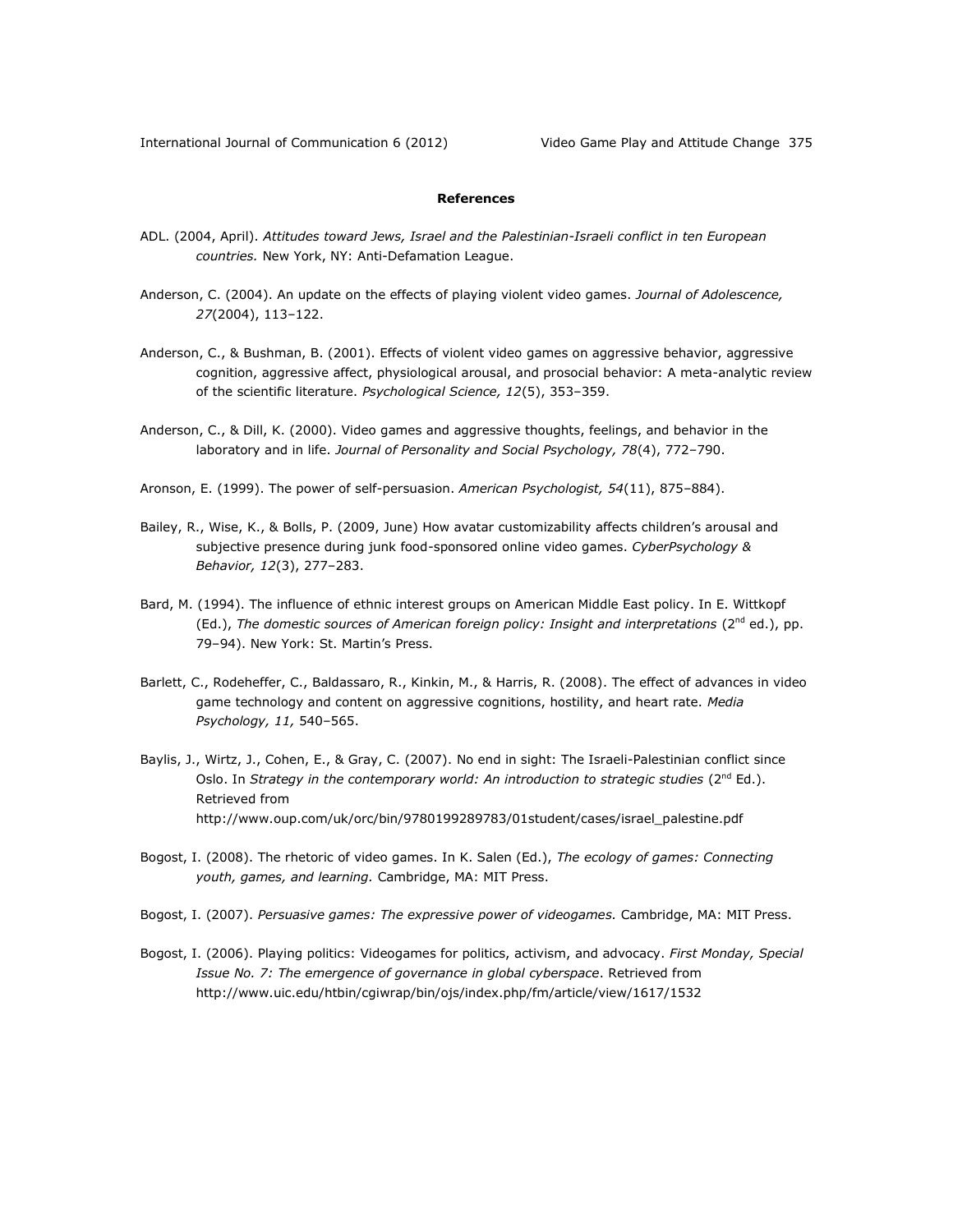- Bradley, M., & Lang, P. (1994). Measuring emotion: The self-assessment manikin and the semantic differential. *Journal of Behavior Therapy and Experimental Psychiatry, 25*(1), 49–59.
- Burak, A., Keylor, E., & Sweeney, T. (2005). PeaceMaker: A video game to teach peace. *Lecture Notes in Computer Science, 3814,* 307–310.
- Cacioppo, J., Gardner, W., & Berntson, G. (1997). Beyond bipolar conceptualizations and measures: The case of attitudes and evaluative space. *Personality and Social Psychology Review, 1*, 3–25.
- Carter, J. (2009). We can have peace in the Holy Land: A plan that will work. New York: Simon & Schuster.
- Carter, J. (2006). *Palestine: Peace not apartheid.* New York: Simon & Schuster.
- Christison, K. (1997). U.S. policy and the Palestinians: Bound by a frame of reference. *Journal of Palestine Studies, 26*(4), 46–59.
- Cunningham, W., Preacher, K., & Banaji, M. (2001). Implicit attitude measures: Consistency, stability, and convergent validity. *Psychological Science, 12,* 163–170.
- Devine, P., & Elliot, A. (1995). Are racial stereotypes really fading? The Princeton trilogy revisited. *Personality and Social Psychology Bulletin, 21*(11), 1139–1150.
- Elms, A. (1966). Influence of fantasy ability on attitude change through role playing. *Journal of Personality and Social Psychology, 4*(1), 36–43.
- Eyal, K., Metzger, A., Lingsweiler, R., Mahood, C., & Yao, M. (2006). Aggressive political opinions and exposure to violent media. *Mass Communication & Society, 9*(4), 399–428.
- Festinger, L. (1957). *A theory of cognitive dissonance.* Evanston, IL: Row, Peterson.
- Funk, J., Baldacci, H., Pasold, T., & Baumgardner, J. (2004). Violence exposure in real-life, video games, television, movies, and the Internet: Is there desensitization? *Journal of Adolescence, 27*(1), 23– 39.
- Gawronski, B., & Bodenhausen, G. (2006). Associative and propositional processes in evaluation: An integrative review of implicit and explicit attitude change. *Psychological Bulletin, 132*(5), 692– 731.
- Gerbner, G., Gross, L., Morgan, M., & Signorielli, N. (2002). Growing up with television: The dynamics of the cultivation process. In J. Bryant & D. Zillman (Eds.), *Perspectives on media effects* (pp. 17– 40). Hilldale, NJ: Lawrence Erlbaum Associates.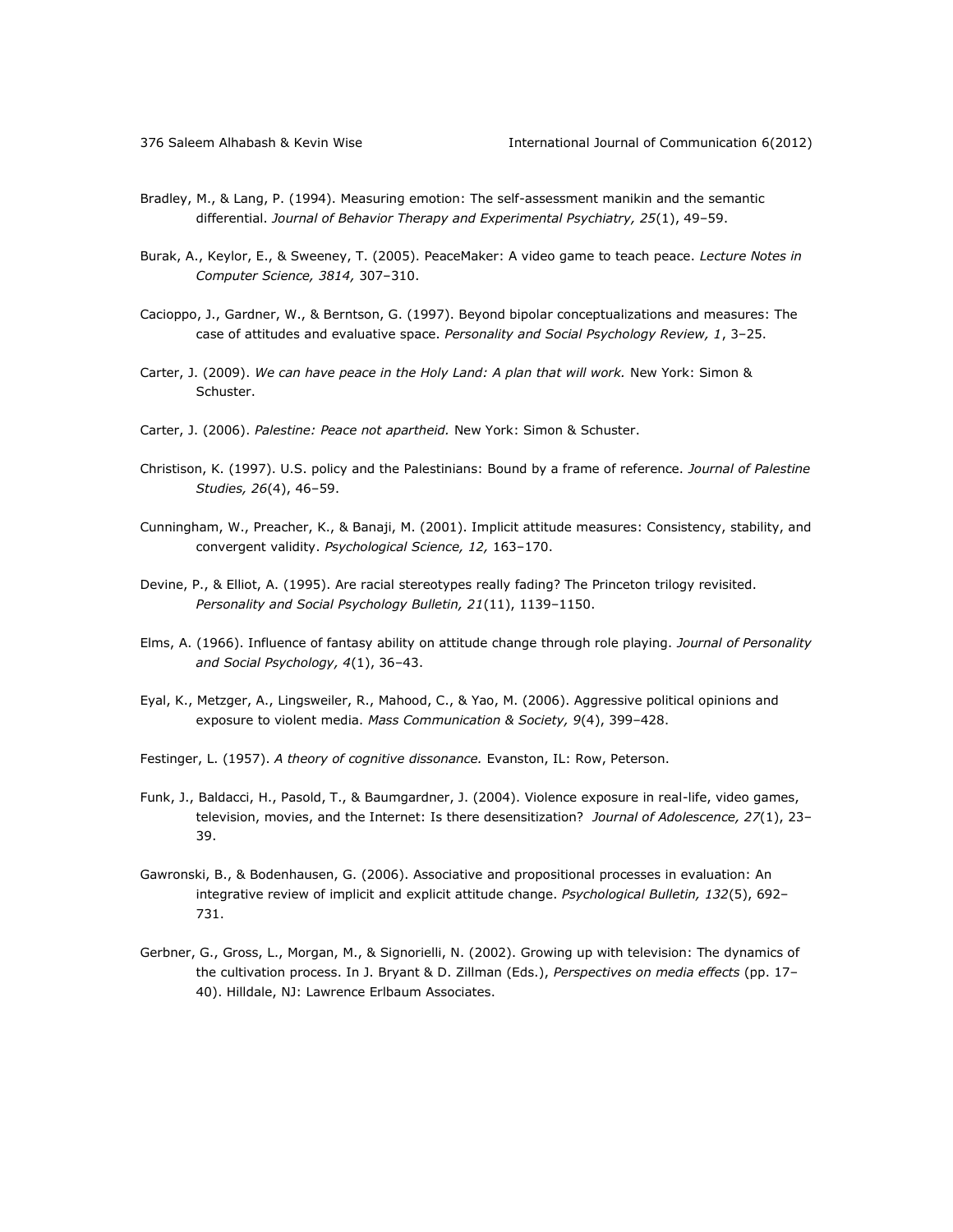- Gilboa, E. (2002). Media diplomacy in the Arab-Israeli conflict. In *Media and Conflict: Framing issues, making policy, shaping opinions* (pp. 193–211). Ardsley, NY: Transnational Publishers.
- Gilboa, E. (1987). *American public opinion toward Israel and the Arab Israeli conflict*. Lexington, MA: Lexington Books.
- Gilboa, E., & Inbar, E. (2009). *U.S.-Israel relations in a new era: Issues and challenges after 9/11.*  London: Routledge.
- Greenwald, A., & Albert, R. (1968). Acceptance and recall of improvised arguments. *Journal of Personality and Social Psychology, 8*, 31–34.
- Greenwald, A., & Farnham, S. (2000). Using the implicit association test to measure self-esteem and selfconcept. *Journal of Personality and Social Psychology, 79*(6), 1022–1038.
- Greenwald, A., McGhee, D., & Schwartz, J. (1998). Measuring individual differences in implicit cognition: The implicit association test. *Journal of Personality and Social Psychology, 74*(6), 1464–1480.
- Greenwald, A., Nosek, B., & Banaji, M. (2003). Understanding and using the implicit association test: I. an improved scoring algorithm. *Journal of Personality and Social Psychology, 85*(2), 197–216.
- Janis, I., & King, B. (1954). The influence of role-playing on opinion change. *Journal of Abnormal Psychology, 49*(2), 211–218.
- Jarvis, B. (2008a). MediaLab (Version 2008) [Computer software]. New York: Empirisoft Corporation.
- Jarvis, B. (2008b). DirectRT (Version 2008) [Computer software]. New York: Empirisoft Corporation.
- Kahn, J., Middaugh, E., & Evans, C. (2008, September 7). *The civic potential of video games.* Civic Engagement Research Group at Mills College. Retrieved from http://www.civicsurvey.org/White\_paper\_link\_text.pdf
- Krosnick, J., & Telhami, S. (1995). Public attitudes toward Israel: A study of the attentive and issue publics. *International Studies Quarterly, 39,* 535–554.
- Lenhart, A., Jones, S., & Macgill, A. (2008). *Gaming, families, teens: Adults and video games.* Pew Internet and American Life Project. Retrieved from http://www.pewinternet.org/Reports/2008/Adults-and-Video-Games.aspx
- Macrae, C., & Bodenhausen, G. (2001). Social cognition: Categorical person perception. *British Journal of Psychology, 92*, 239–255.
- Macrae, C., Bodenhausen, G., Schloerscheidt, A., & Milne, A. (1999). Tales of the unexpected: Executive function and person perception. *Journal of Personality and Social Psychology, 76,* 200–213.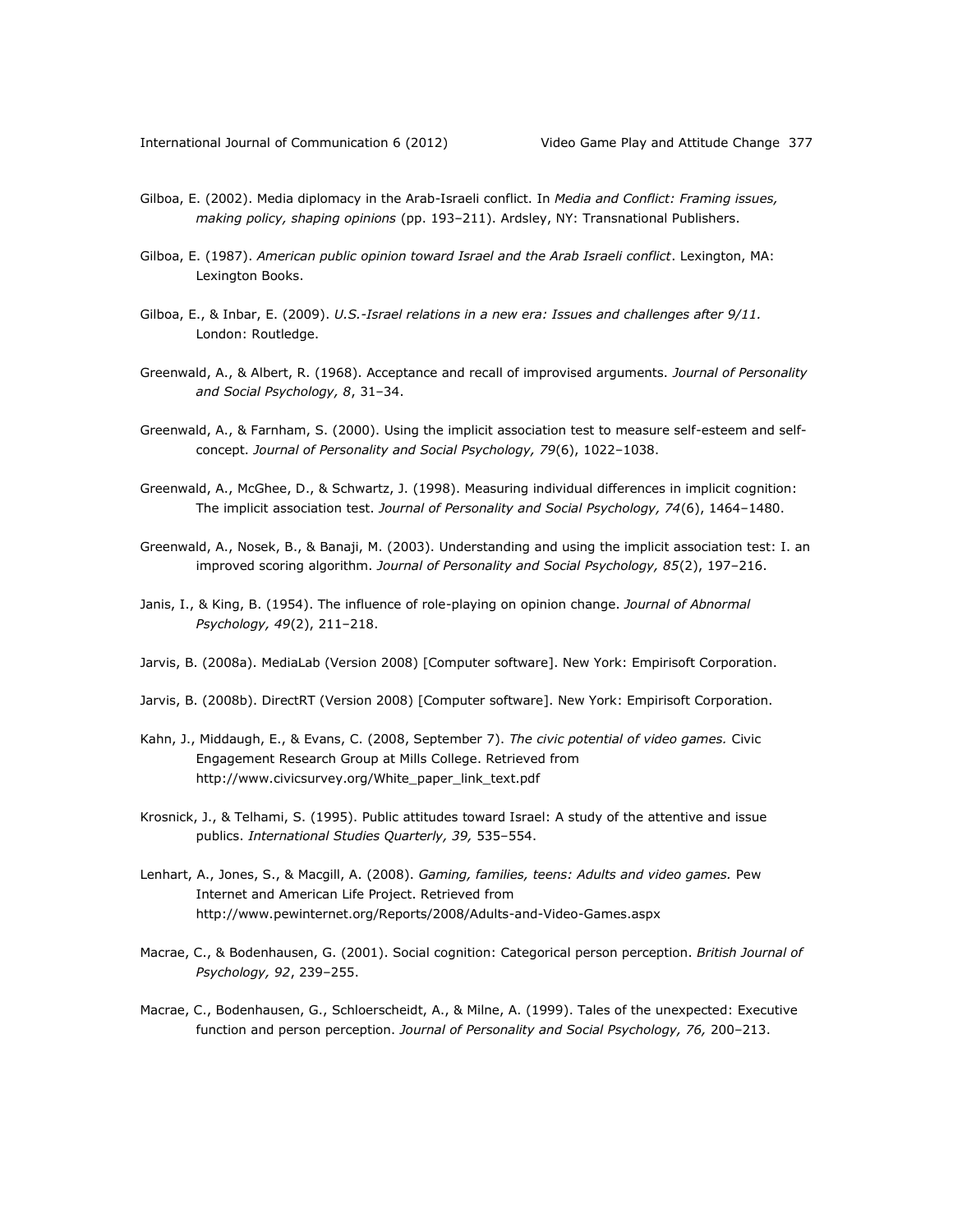- Madon, S., Guyll, M., Aboufadel, K., Montiel, E., Smith, A., & Palumbo, P. (2001). Ethnic and national stereotypes: The Princeton trilogy revisited and revised. *Personality and Social Psychology Bulletin, 27*(8), 996–1010.
- Maio, G., & Haddock, G. (2007). Attitude change. In A. Kruglanski & E. Higgins (Eds.), *Social psychology: Handbook of basic principles* (2<sup>nd</sup> ed., pp. 565–586). New York: The Guilford Press.
- Maio, G., & Thomas, G. (2007). The epistemic –teleological model of deliberate self-persuasion. *Personality and Social Psychology Review, 11*(1), 46–67.
- Mansour, C. (2002). The impact of 11 September on the Israeli-Palestinian conflict. *Journal of Palestine Studies, 31*(2), 5–18.
- Mayer, J. (2004). Christian fundamentalists and public opinion toward the Middle East: Israel's new best friends? *Social Science Quarterly, 85*(3), 695–712.
- Mearsheimer, J., & Walt, S. (2007). *The Israel lobby and U.S. foreign policy.* New York: Farrar, Straus and Giroux.
- Michael, D., & Chen, S. (2006). *Serious games: Games that educate, train, and inform.* Boston: Thomson Course Technology PTR.
- Mitchell, A. (2004). Exploring the potential of a games-oriented implementation for m-portal. In J. Attewell, & C. Savil-Smith, *Learning with mobile devices: Research and development, a book of papers,* (pp. 105–115). London: Learning and Skills Development Agency.
- Moaz, I., Ward, A., Katz, M., & Ross, L. (2002). Reactive devaluation of an "Israeli" vs. "Palestinian" peace proposal. *Journal of Conflict Resolution, 46*(4), 515–546.
- Moughrabi, F. (1986). American public opinion and the Palestine question. *Journal of Palestine Studies, 15*(2), 56–75.
- NDP. (2010a). *2009 video game software sales across top global markets experience declines for console and portable platforms: Overall sales in United States, United Kingdom and Japanese markets experience annual decline of 8 percent.* Retrieved from http://www.npd.com/press/releases/press\_100203a.html
- NDP. (2010b). *Research shows average number of hours per week spent on online gaming has grown by 10% since 2009.* Retrieved from http://www.npd.com/press/releases/press\_100302.html
- O'Luanaigh, P. (2006). *Game design complete*. Scottsdale, AZ: Paraglyph Press.
- Payne, B., Cheng, C., Govoron, O., & Stewart, B. (2005). An inkblot for attitudes: Affect misattribution as implicit measurement. *Journal of Personality and Social Psychology, 89,* 277–293.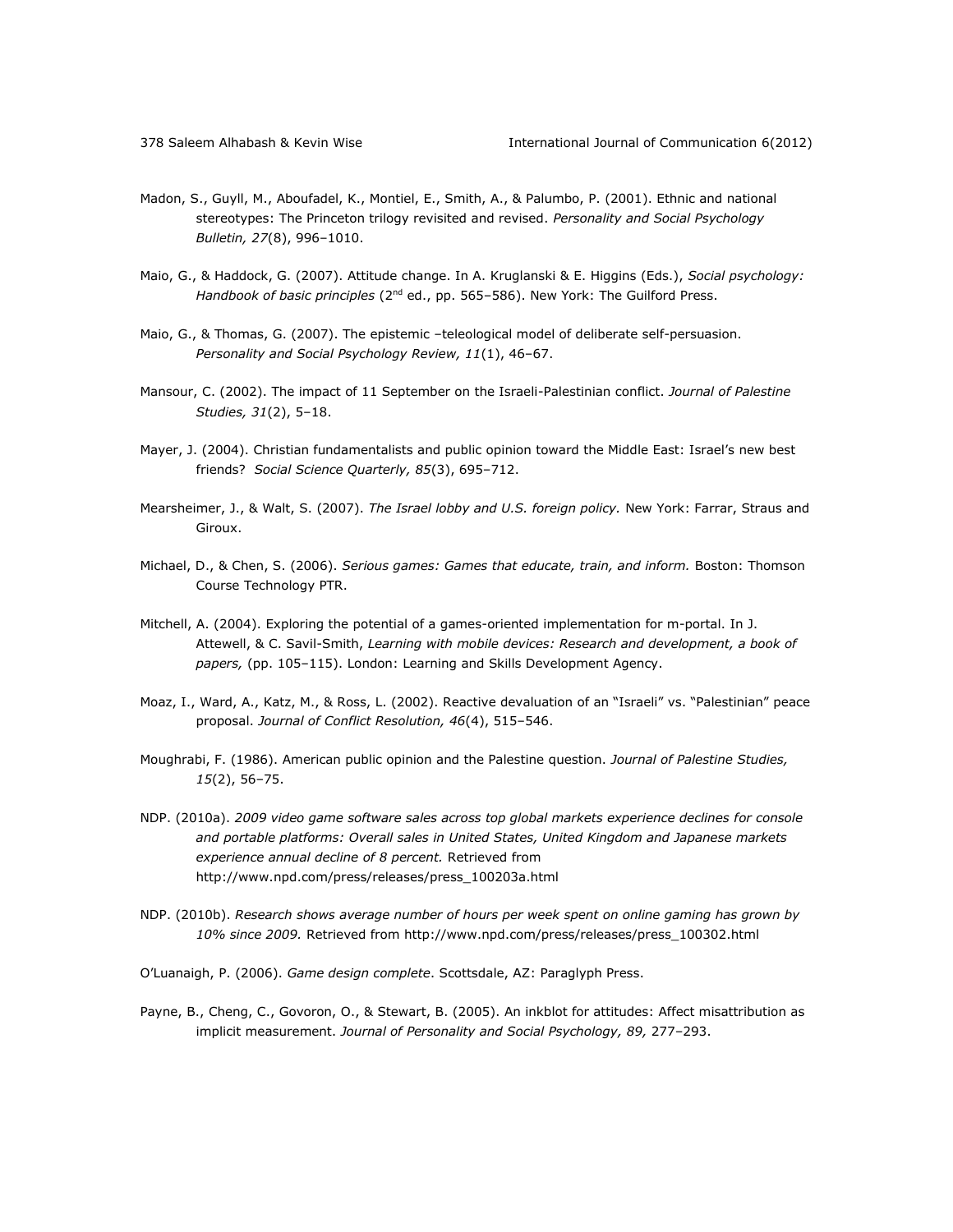- Peng, W., Klein, J., & Lee, K. (2006). *Will role playing video game influence how you judge? Favoritism towards similar roles and social judgments towards criminality.* Paper presented at the annual meeting of the International Communication Association, Dresden International Congress Centre, Dresden, Germany*.* Retrieved from http://www.allacademic.com/meta/p90645\_index.html
- Petty, R., & Wegener, D. (1998). Attitude change: Multiple roles for persuasion variables. In D. Gilbert, S. Fiske, & G. Lindzey (Eds.), *The handbook of social psychology* (4th ed., pp. 323–390). New York: McGraw-Hill.
- Petty, R., Wegener, D., & Fabrigar, L. (1997). Attitudes and attitude change. *Annual Review of Psychology, 48,* 609–647.
- Pew (2008). *Teens, video games and civics*. Retrieved from http://pewresearch.org/pubs/953/teensvideo-games-and-civics
- Phillips, B., Lengyel, E., & Saxe, E. (2002). *American attitudes toward Israel: Prepared for the office of the president, Brandeis University.* Cohen Center for Modern Jewish Studies, Brandeis University. Retrieved from http://www.cmjs.org/files/IsraelAttitudes.pdf
- Quandt, W. (2005). *Peace process: American diplomacy and the Arab-Israeli conflict since 1967.* Washington, DC: The Brookings Institution.
- Ravaja, N. (2009). The psychophysiology of digital gaming: The effect of a non co-located opponent. *Media Psychology, 12*(3), 268–294.
- Reiss, A. (2009, January 16). *Army using video games to tempt recruits.* CNN.com/technology. Retrieved from http://www.cnn.com/2009/TECH/01/14/am.army.experience/index.html
- Roig, A., Corneilo, G., Adevol, E., Alsina, P., & Pages, R. (2009). Videogames as media practice: An exploration of the intersections between play and audiovisual culture. *Convergence: The International Journal of Research into New Media Technologies, 15*(1), 89–103.
- Smith, J., & Just, S. (2009). Playful persuasion: The rhetorical potential of advergames. *Nordicom Review, 30*, 53–68.
- Smith, S., Lachlan, K., & Tamborini, R. (2003). Popular video games: Quantifying the presentation of violence and its context. *Journal of Broadcasting & Electronic Media, 47*(1), 58–76.
- Squire, K. (2003). Video games in education. *International Journal of Intelligent Simulations and Gaming, 2*(1), 49–62.
- Suleiman, M. (1984). Development of public opinion on the Palestine question. *Journal of Palestine Studies, 13,* 87–116.